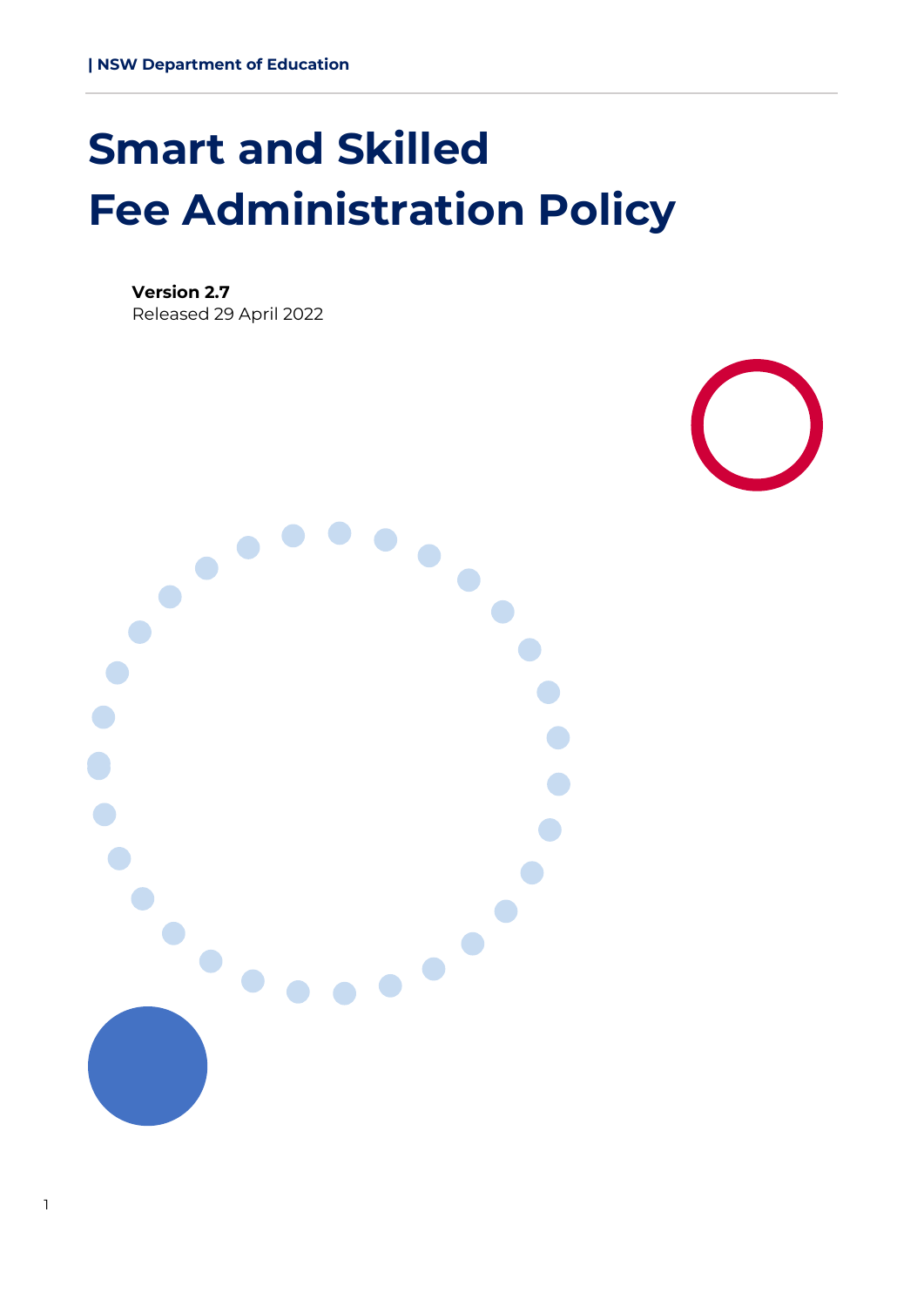| <b>Section 1:</b><br>1.2<br>2.1<br>2.2<br>2.3<br>2.4<br>2.5<br><b>Section 3:</b><br>3.1<br>3.2<br>3.3<br>3.4<br>3.5<br>4.1<br>4.2<br>4.3<br>4.4<br>4.5<br>5.1<br>5.2<br>5.3<br>5.4<br>6.1<br>6.2<br>6.3<br>6.4<br>6.5<br>6.6<br>6.7<br>6.8<br>6.9<br>6.10<br>6.11 | <b>Table of Contents</b> |  |
|-------------------------------------------------------------------------------------------------------------------------------------------------------------------------------------------------------------------------------------------------------------------|--------------------------|--|
|                                                                                                                                                                                                                                                                   |                          |  |
|                                                                                                                                                                                                                                                                   |                          |  |
|                                                                                                                                                                                                                                                                   |                          |  |
|                                                                                                                                                                                                                                                                   |                          |  |
|                                                                                                                                                                                                                                                                   |                          |  |
|                                                                                                                                                                                                                                                                   |                          |  |
|                                                                                                                                                                                                                                                                   |                          |  |
|                                                                                                                                                                                                                                                                   |                          |  |
|                                                                                                                                                                                                                                                                   |                          |  |
|                                                                                                                                                                                                                                                                   |                          |  |
|                                                                                                                                                                                                                                                                   |                          |  |
|                                                                                                                                                                                                                                                                   |                          |  |
|                                                                                                                                                                                                                                                                   |                          |  |
|                                                                                                                                                                                                                                                                   |                          |  |
|                                                                                                                                                                                                                                                                   |                          |  |
|                                                                                                                                                                                                                                                                   |                          |  |
|                                                                                                                                                                                                                                                                   |                          |  |
|                                                                                                                                                                                                                                                                   |                          |  |
|                                                                                                                                                                                                                                                                   |                          |  |
|                                                                                                                                                                                                                                                                   |                          |  |
|                                                                                                                                                                                                                                                                   |                          |  |
|                                                                                                                                                                                                                                                                   |                          |  |
|                                                                                                                                                                                                                                                                   |                          |  |
|                                                                                                                                                                                                                                                                   |                          |  |
|                                                                                                                                                                                                                                                                   |                          |  |
|                                                                                                                                                                                                                                                                   |                          |  |
|                                                                                                                                                                                                                                                                   |                          |  |
|                                                                                                                                                                                                                                                                   |                          |  |
|                                                                                                                                                                                                                                                                   |                          |  |
|                                                                                                                                                                                                                                                                   |                          |  |
|                                                                                                                                                                                                                                                                   |                          |  |
|                                                                                                                                                                                                                                                                   |                          |  |
|                                                                                                                                                                                                                                                                   |                          |  |
|                                                                                                                                                                                                                                                                   |                          |  |
|                                                                                                                                                                                                                                                                   |                          |  |
|                                                                                                                                                                                                                                                                   |                          |  |
|                                                                                                                                                                                                                                                                   |                          |  |
|                                                                                                                                                                                                                                                                   |                          |  |
|                                                                                                                                                                                                                                                                   |                          |  |
|                                                                                                                                                                                                                                                                   |                          |  |
|                                                                                                                                                                                                                                                                   |                          |  |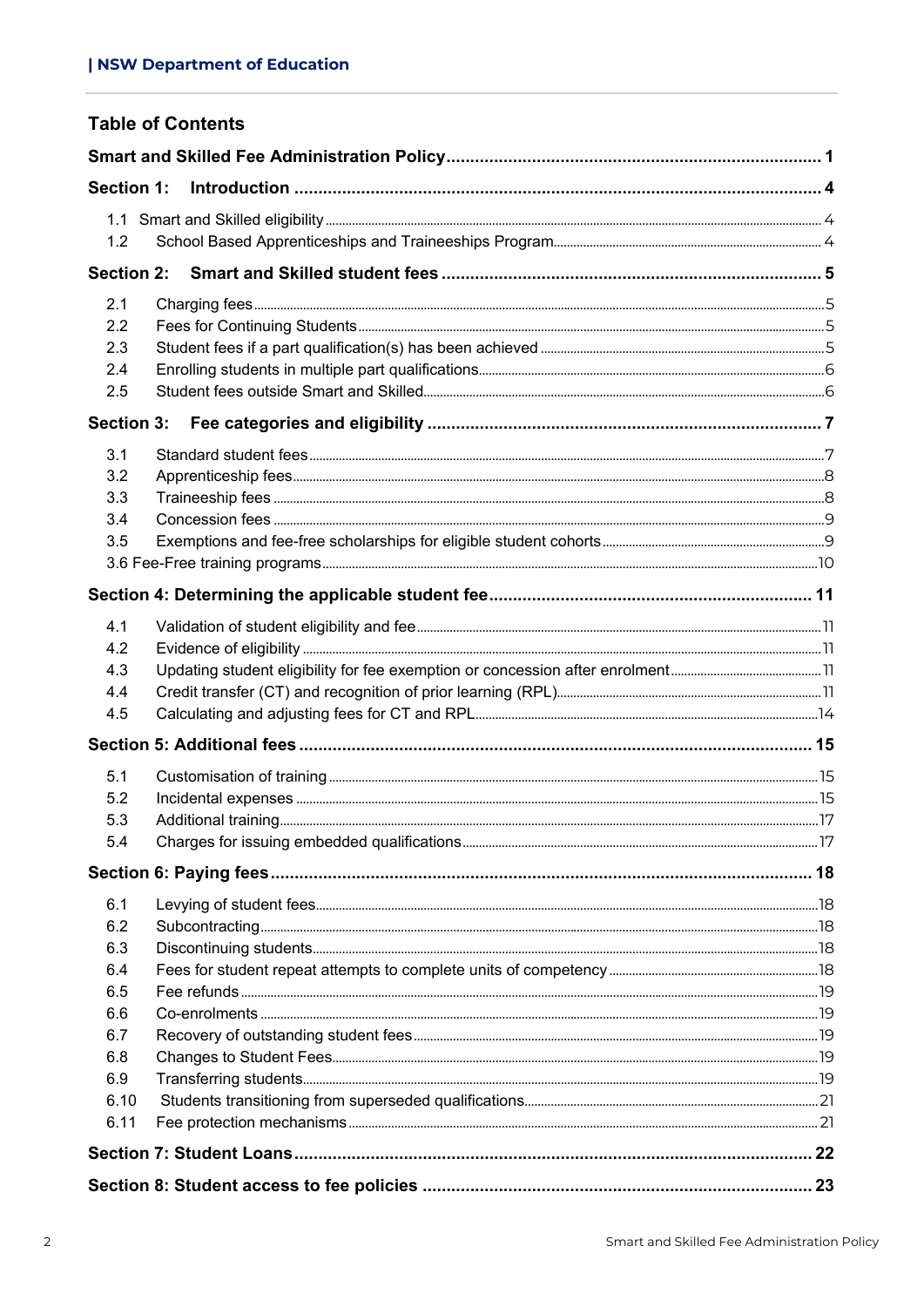#### **| NSW Department of Education**

| 8.1 |                                                                           |  |
|-----|---------------------------------------------------------------------------|--|
| 8.2 |                                                                           |  |
|     |                                                                           |  |
|     | Appendix 2: Acceptable evidence for fee exemptions and concessions  25    |  |
|     | Appendix 3: Specified Commonwealth Government benefits and allowances for |  |
|     |                                                                           |  |
|     |                                                                           |  |
|     |                                                                           |  |
|     |                                                                           |  |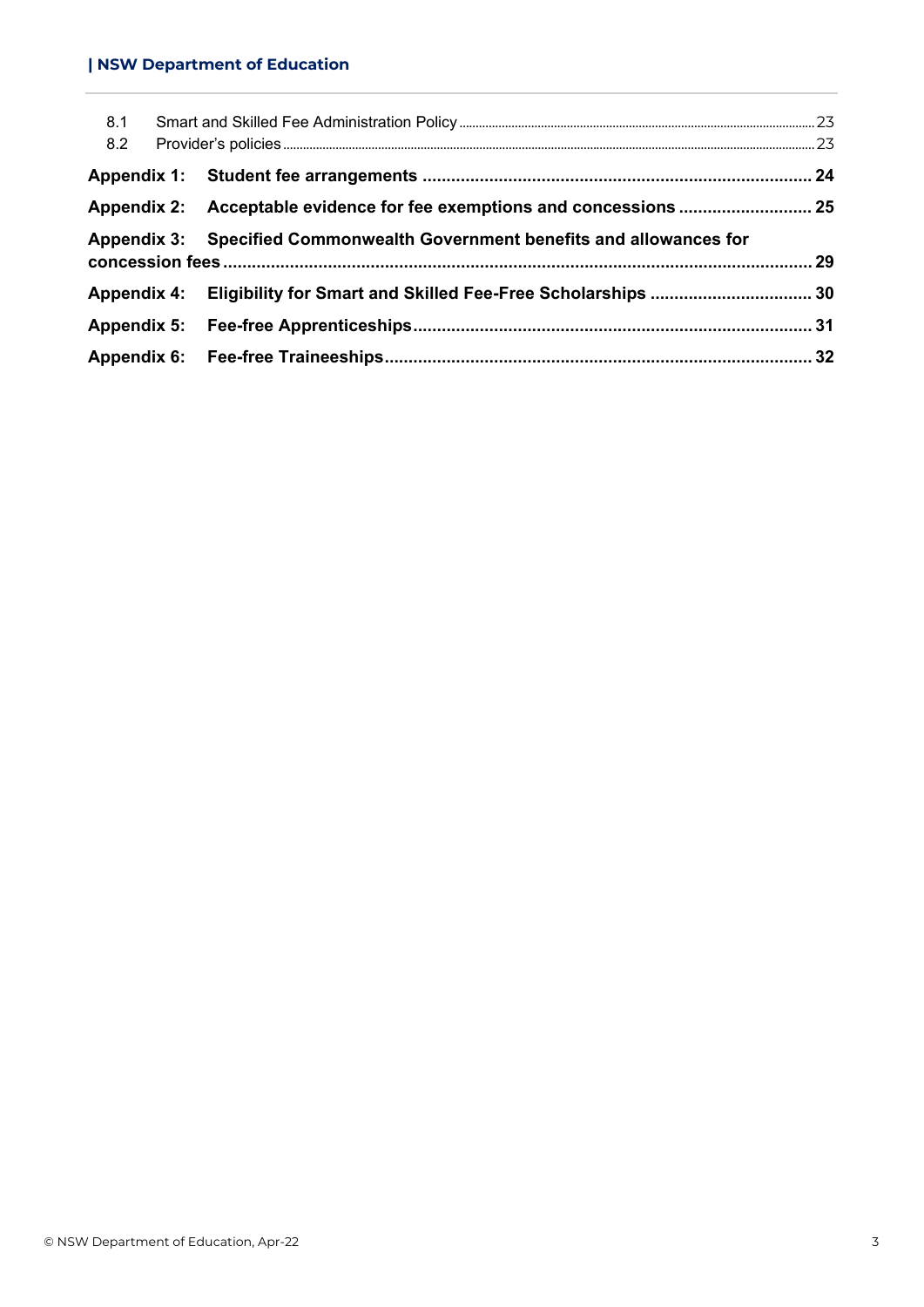## <span id="page-3-0"></span>**Section 1: Introduction**

This policy sets out the requirements for the application and management of student fees for qualifications and part qualifications under the following Smart and Skilled programs:

- Smart and Skilled Entitlement Foundation Skills (EFS)
- Smart and Skilled Entitlement Full Qualifications (EFQ)
- Smart and Skilled Entitlement Apprenticeships and Traineeships (EAT)
- Smart and Skilled Targeted Priorities Full Qualifications (TPFQ)
- Smart and Skilled Targeted Priorities Prevocational and Part Qualifications (TPPPQ).

This policy should be read in conjunction with the following documents:

- Smart and Skilled Contract Terms and Conditions
- Smart and Skilled Operating Guidelines
- The Smart and Skilled Eligibility Policy
- The NSW Skills List
- The Schedule of Prices, Fees and Subsidies
- The Smart and Skilled Policy for the Skilling for Recovery Initiative
- The Declaring Student Status after Enrolment Policy
- Any other relevant Smart and Skilled policy documents.

<span id="page-3-1"></span>The NSW Skills List indicates the full qualifications funded under Smart and Skilled.

## **1.1 Smart and Skilled eligibility**

To be eligible for subsidised training under Smart and skilled, a student must meet the relevant eligibility criteria for the Smart and Skilled program that funds their enrolment.

The Smart and Skilled eligibility criteria are described in the *Smart and Skilled Eligibility Policy.*

## <span id="page-3-2"></span>**1.2 School Based Apprenticeships and Traineeships Program**

The requirements for the application and management of student fees under the School Based Apprenticeships and Traineeships Program are set out in the *School Based Apprenticeships and Traineeships Program Fee Administration Policy*.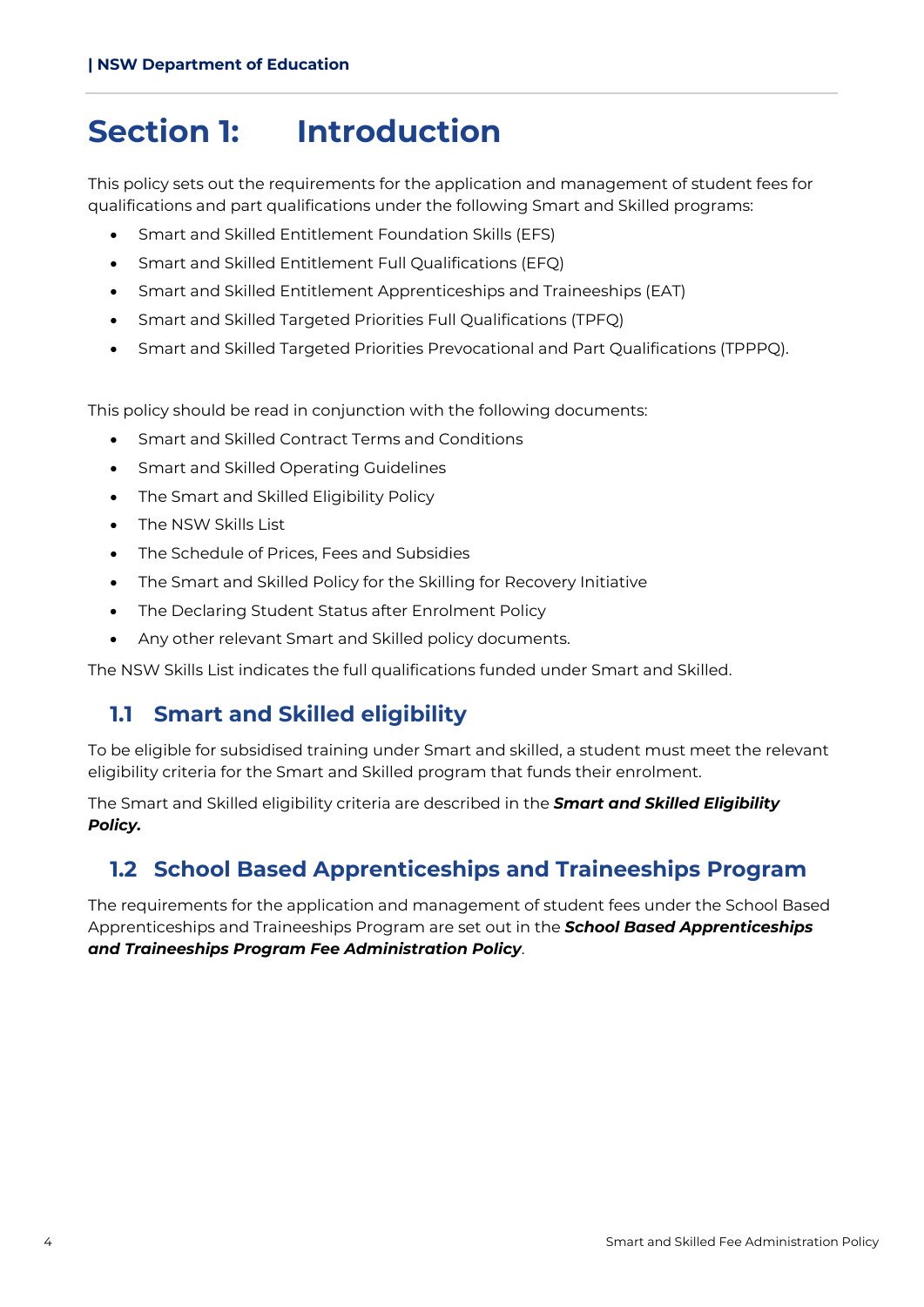## <span id="page-4-0"></span>**Section 2: Smart and Skilled student fees**

Under Smart and Skilled, a student contributes towards the cost of training through the payment of a student fee. The student fee and the subsidy from the government make up the qualification price.

Student fees are:

- set for the whole qualification (they are not annual or semester fees).
- lower for a student doing their first post-school qualification.
- set for the student and the qualification, and will be the same regardless of choice of Provider.

## <span id="page-4-1"></span>**2.1 Charging fees**

There are different categories of student fees, based on the program, the qualification and the characteristics of the student. The schedule of fees for each qualification on the NSW Skills List can be accessed at: [https://www.nsw.gov.au/education-and-training/resources/qualification](https://www.nsw.gov.au/education-and-training/resources/qualification-prices-fees)[prices-fees.](https://www.nsw.gov.au/education-and-training/resources/qualification-prices-fees)

The different categories of student fees are also explained in detail in *Section 3: Fee categories and eligibility*

The Provider must only charge the student the relevant fee set by the NSW Government for the subsidised training the student is undertaking. The student fee to be charged will be confirmed when the Provider enters the student data into the Smart and Skilled Provider Calculator.

The fees applicable under the TPPPQ Program are set out in the relevant Activity Schedule.

The Provider must not charge the student any additional fees, except for allowable additional costs outlined in *Section 4: Additional fees.*

#### **Note:**

All references in this policy to charging a student a fee encompasses charging anyone else who may pay the fee on behalf of the student. This includes, but is not limited to: \* the student.

- \* the student's employer.
- \* a parent/guardian.

### <span id="page-4-2"></span>**2.2 Fees for Continuing Students**

The student fee is for the whole qualification and should be determined at enrolment. It therefore applies for the duration of training for a particular enrolment (i.e. Commencement ID) even where the student is undertaking training over more than one contract period.

## <span id="page-4-3"></span>**2.3 Student fees if a part qualification(s) has been achieved**

Achievement of a part qualification is not deemed to be a post-school qualification for the purposes of **Section 3.1 – Standard Student Fees**.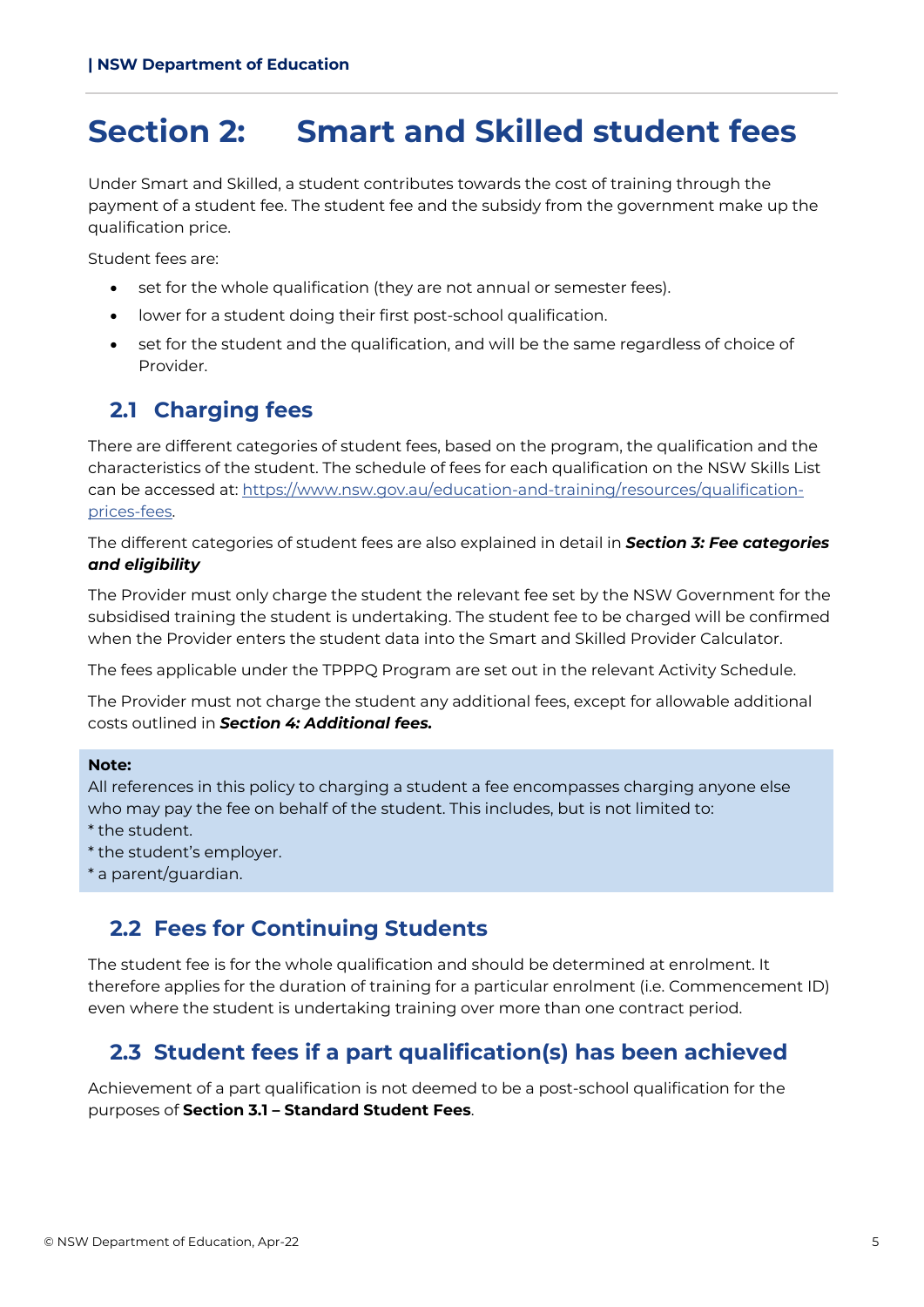If a student has previously achieved a part qualification (including nationally accredited skill sets), and the student subsequently undertakes a full qualification under the EFQ or TPFQ Programs, and they are required to pay a student fee, then the student must pay either the Standard Student – First Qualification Fee or the concession fee.

In some instances, a student may undertake two or more part qualifications, and as a result, they are awarded a full qualification. If the student subsequently undertakes a full qualification under the EFQ or TPFQ Programs, and they are required to pay a student fee, then the student must pay either the Standard Student – Subsequent Qualification Fee or the concession fee. The student must indicate at enrolment that they have previously achieved a full qualification.

## <span id="page-5-0"></span>**2.4 Enrolling students in multiple part qualifications**

A student undertaking a part qualification under the TPPPQ Program will not be charged a fee. See **Section 3.6 – Fee-free training programs.**

A student seeking to achieve a full qualification should not be enrolled in multiple part qualifications that make them eligible for the issue of the full qualification. The student must be enrolled in the full qualification under the relevant Smart and Skilled full qualification program and will be required to pay the relevant fee.

Completing a part qualification under the TPPPQ Program does not affect the fee eligibility of a student undertaking a full qualification under Smart and Skilled. See **Section 6.6 – Coenrolments**.

## <span id="page-5-1"></span>**2.5 Student fees outside Smart and Skilled**

Where training is part of fee for service arrangements made between a student or an organisation and a Training Provider, student fees would be covered through these arrangements. These arrangements are outside Smart and Skilled.

A student who subsequently wishes to apply for Smart and Skilled subsidised training will be subject to Smart and Skilled general and fee eligibility requirements.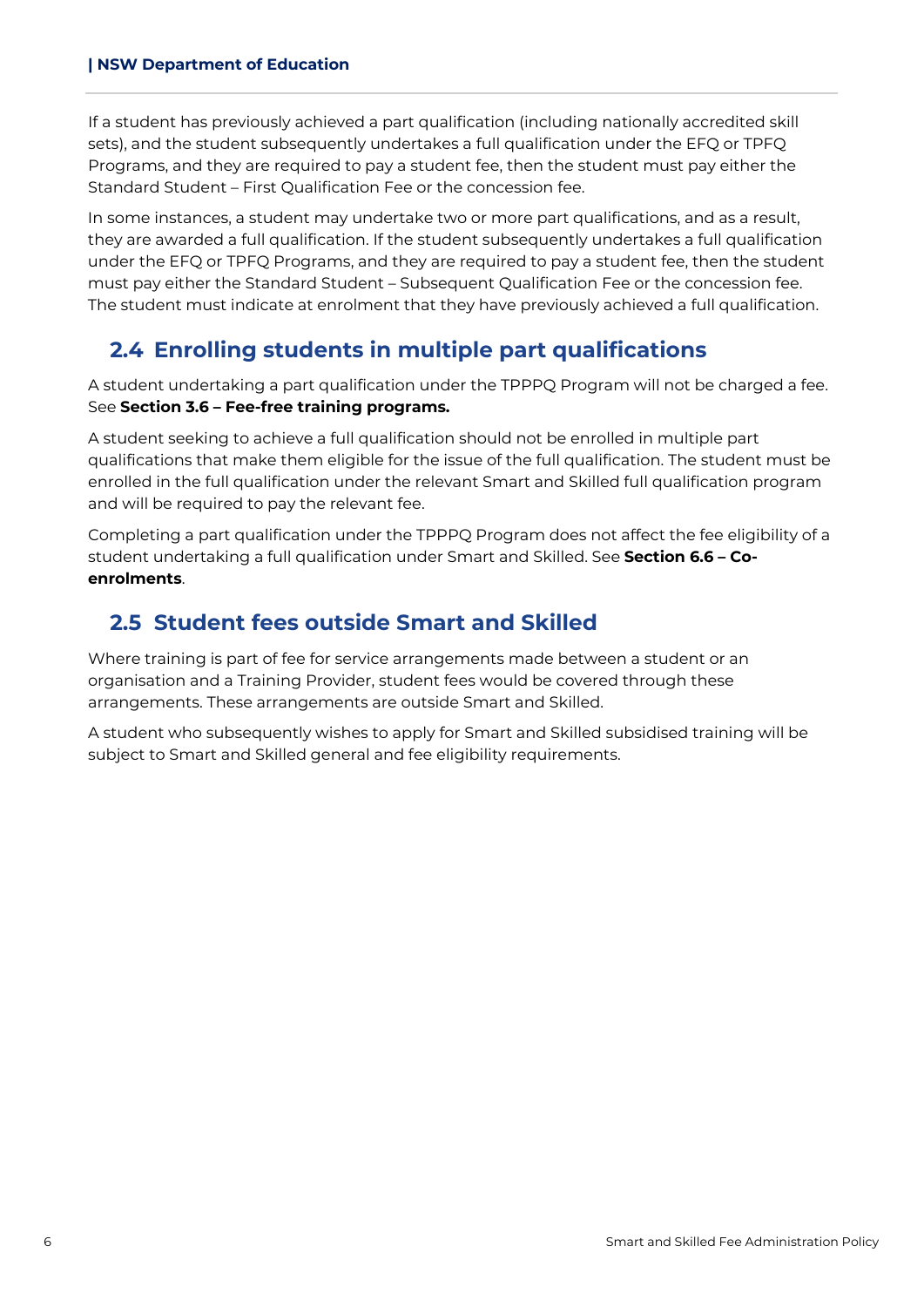## <span id="page-6-0"></span>**Section 3: Fee categories and eligibility**

The student fee categories are:

- Standard Student
	- o First Qualification
	- o Subsequent Qualification
- 2. Apprenticeship
- 3. Traineeship
- 4. Concession
- Exemptions and fee-free scholarships for eligible student cohorts
- Fee-free training (for specific programs)

The process for calculating fee arrangements is at *Appendix 1: Student fee arrangements*.

Evidence requirements for each of the fee categories is at *Appendix 2: Acceptable evidence for fee exemptions and concessions*

## <span id="page-6-1"></span>**3.1 Standard student fees**

The Standard Student fee applies to a student who is not doing an apprenticeship or traineeship or who does not qualify for a concession fee or one of the fee-free categories.

The student is required to declare any post-school qualifications to assess eligibility for a First or Subsequent Qualification Standard Student fee.

Smart and Skilled data and data from the USI may also be used as evidence of a previous postschool qualification achieved by the student to assess the appropriate Standard Student fee.

#### Standard Student—First Qualification fee

Applies to a student who does not already hold a post-school qualification from any tertiary sector. Qualifications include vocational and higher education qualifications achieved in Australia or overseas at any time previously.

The First Qualification fee also applies to a student who is 15-17 years old at commencement of training regardless of any previous qualification.

#### Standard Student—Subsequent Qualification fee

Applies to a student who already holds a previous post-school qualification from any tertiary sector. This category includes vocational and higher education qualifications achieved in Australia or overseas at any time previously.

Qualifications achieved overseas that are not formally recognised in Australia are considered to be a previous post-school qualification.

The Standard Student—Subsequent Qualification fee is the higher of the two Standard Student fees because a student undertaking a second or subsequent post-school qualification has already benefitted from training.

Where a student completes a Smart and Skilled qualification and enrols in another Smart and Skilled qualification (except an apprenticeship or traineeship), the student will be charged the Standard Student—Subsequent Qualification fee for the subsequent qualification.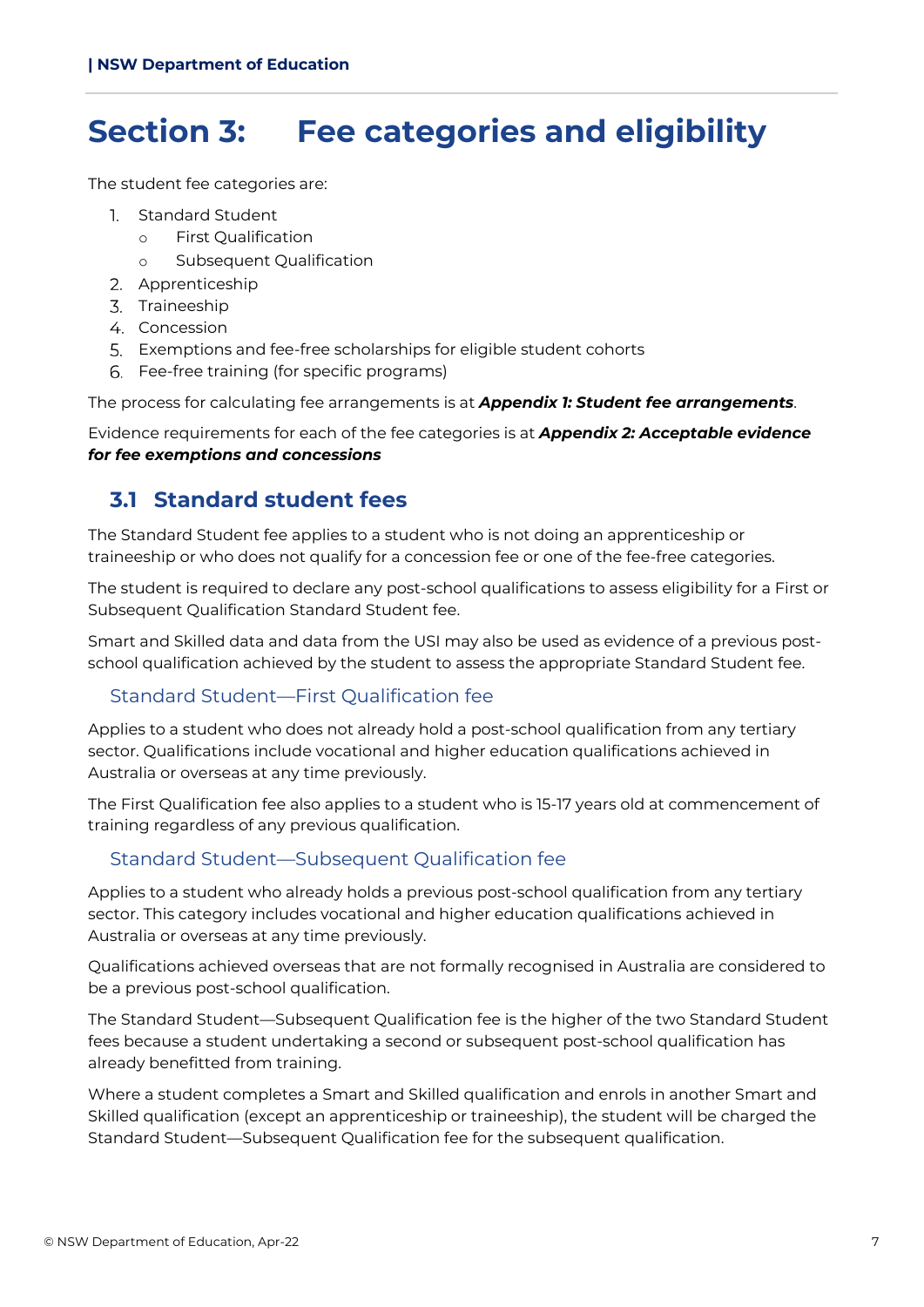**Note:** There is no limit to the number of previous post-school qualifications a student can hold.

#### Qualifications not deemed to be post-school qualifications

The following qualifications are not deemed to be post-school qualifications, and as a result, a student who holds only these post-school qualifications will pay the First Qualification Fee:

- qualifications achieved while at school as part of a student's secondary education.
- qualifications achieved prior to turning 17.
- Certificate I qualifications.
- Certificate IV in Tertiary Preparation.
- Smart and Skilled Entitlement Foundation Skills qualifications.
- any other foundation skills qualification that is aimed at developing foundation skills as identified in the ["National Foundation Skills Strategy"](https://www.dese.gov.au/skills-information-training-providers/resources/national-foundation-skills-strategy-adults) (up to and including Certificate III), including:
	- o English language, literacy, numeracy and digital skills (such as listening, speaking, reading, writing, digital literacy and use of mathematical ideas).
	- o Employability skills (such as collaboration, problem solving, self-management, learning and information and communication technology skills required for participation in modern workplaces and contemporary life).

### <span id="page-7-0"></span>**3.2 Apprenticeship fees**

Apprenticeship fees apply to NSW Apprentices undertaking training in a qualification offered on the NSW Skills List as part of an apprenticeship pathway that supports their apprenticeship.

Under the NSW Government's **Fee-free Apprenticeship Initiative**, NSW apprentices who are funded under Smart and Skilled, and who commence subsidised training on or after 1 July 2018, are eligible for free training.

An apprentice eligible under this initiative will be exempt from fees for their apprenticeship qualification. Please see *Appendix 5: Fee-free Apprenticeships* for further information and eligibility requirements.

For apprentices who are not eligible, the fee for a qualification delivered to an apprentice under an apprenticeship pathway is capped at \$2,000 and may be lower than for a nonapprenticeship pathway.

## <span id="page-7-1"></span>**3.3 Traineeship fees**

Traineeship fees apply to NSW New Entrant Trainees undertaking training in a qualification offered on the NSW Skills List as part of a traineeship pathway that supports their traineeship.

Under the NSW Government's **Fee-free Traineeship Initiative**, NSW trainees who are funded under Smart and Skilled, and commence subsidised training on or after 1 January 2020, are eligible for free training.

A trainee eligible under this initiative will be exempt from fees for their traineeship qualification. Please see *Appendix 6: Fee-free Traineeships* for further information and eligibility requirements.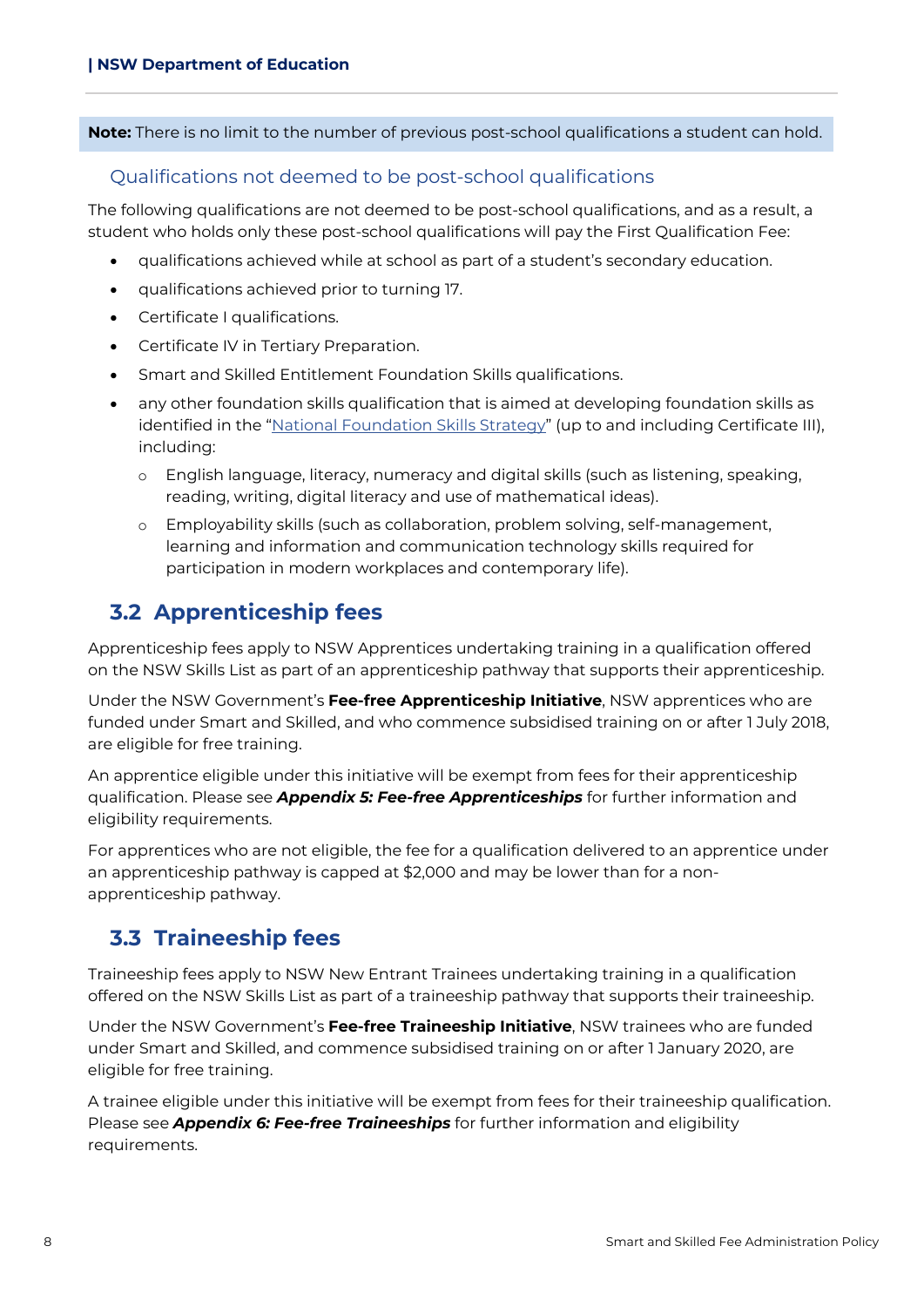For trainees who are not eligible, the fee for a qualification delivered to a trainee under a traineeship pathway is capped at \$1,000 and may be lower than for a non-traineeship pathway.

### <span id="page-8-0"></span>**3.4 Concession fees**

A concession fee is a discounted fee for a student who meets the criteria outlined below. A concessions fee is a flat fee based on the qualification level.

A student who receives a specified Commonwealth Government benefit or allowance, as listed at *Appendix 3: Specified Commonwealth Government benefits and allowances for concession fees*, is eligible for a concession fee for a qualification up to and including Certificate IV. The student must be in receipt of the specified benefit or allowance at the time of enrolment to be eligible.

The concession fee is also available to a student who is a dependant of a person receiving a specified Commonwealth Government benefit or allowance. To be eligible for the concession the student must be a dependant of a person receiving the benefit or allowance at the time of enrolment.

<span id="page-8-1"></span>There are no concessions for a student enrolling in a Diploma or Advanced Diploma.

## **3.5 Exemptions and fee-free scholarships for eligible student cohorts**

A student who falls into one of the following categories will qualify for fee-free training:

- an Aboriginal or Torres Strait Islander person.
- a student with a disability.
- dependant child, spouse or partner of a recipient of a Disability Support Pension.
- Refugee or Asylum seeker (and *eligible* Partners) for training up to and including Certificate IV.
- recipient of a Fee-Free Scholarship for training up to and including Certificate IV.

Under the Skilling for Recovery Initiative, students who meet the eligibility criteria will also be eligible for fee-free training. Please refer to the *Smart and Skilled Policy for the Skilling for Recovery Initiative* for further information and eligibility requirements.

#### Fee exemption for an Aboriginal or Torres Strait Islander student

An Aboriginal or Torres Strait Islander student will be eligible for a fee exemption.

Descent, self-identification or community identification is accepted as evidence of eligibility.

#### Fee exemption for a student with a disability

A student will be eligible for a fee exemption on the basis of disability if the student is:

- in receipt of the Commonwealth Government Disability Support Pension, or
- documentary evidence that is assessed by the provider and demonstrates a clear additional need as a result of the student's disability.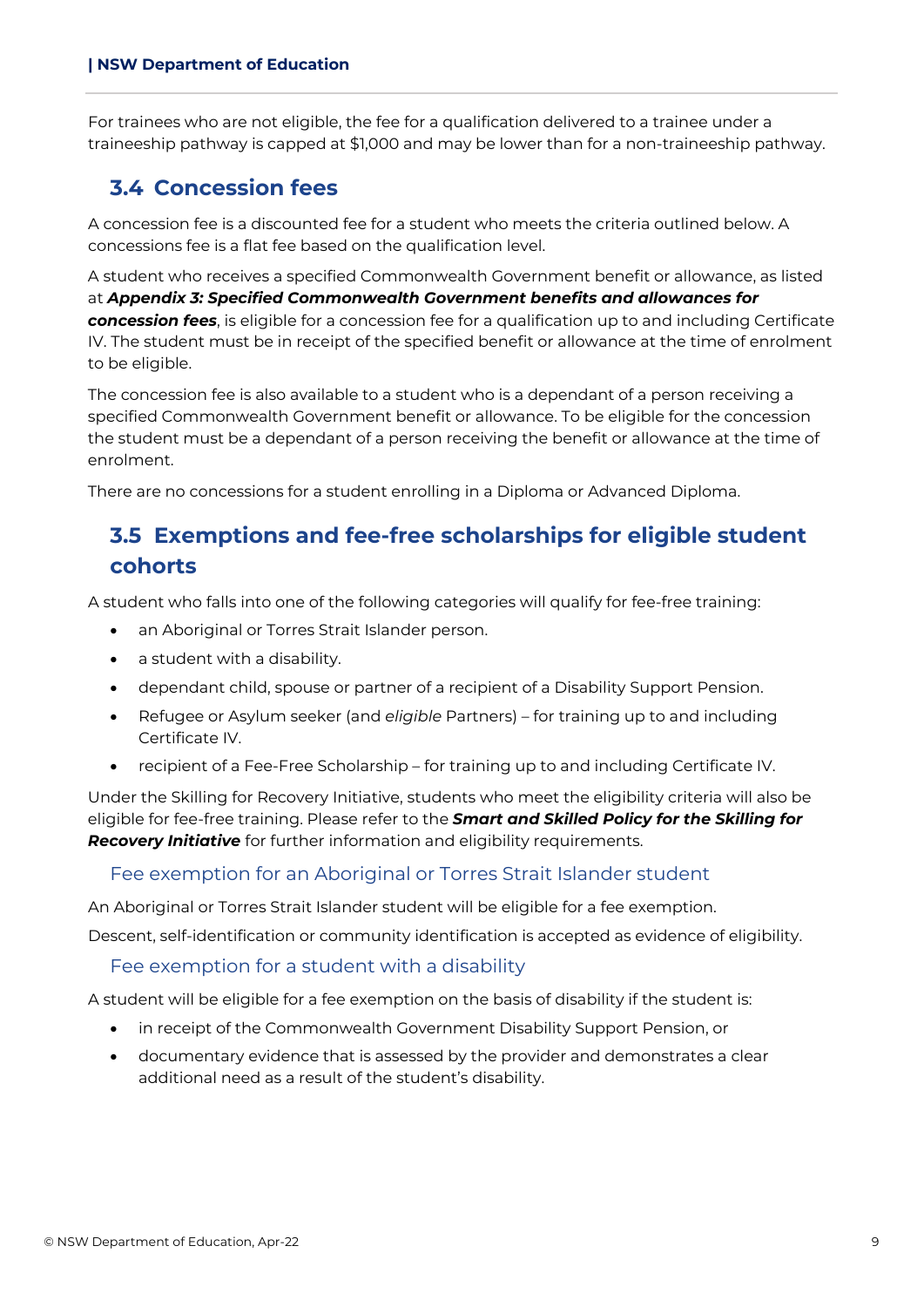#### Fee exemption for a student who is a dependant of a person with disability

A student who seeks a fee exemption on the basis of this category will need to provide documentary evidence to show they are a dependant child, spouse or partner of someone who is receiving a Commonwealth Government Disability Support Pension.

#### Fee-free training for Refugees and Asylum seekers

A student who seeks a fee exemption on the basis of their visa status will need to provide visa documentation, or documentation such as an ImmiCard where appropriate, which states that they (and their Partner – if applicable) hold one of the visas specified in the *Smart and Skilled Eligibility Policy.* 

#### Fee-free Scholarships

A student undertaking a full qualification up to and including Certificate IV may be eligible for a Smart and Skilled Fee-free Scholarship if they are:

- aged between 15 and 30 (inclusive) at the start date for training and eligible for a concession fee (i.e. a Commonwealth Government benefit recipient), or
- meet the Out-of-Home Care definition at the time of enrolment and are:
	- o aged 15-17 years and currently in out-of-home care; or
	- o aged 18-30 years and previously in out-of-home care; or
- aged 15 and over, and be able to disclose (self-declare) at enrolment that they meet the domestic and family violence definition. See *Appendix 2: Evidence requirements.*

## <span id="page-9-0"></span>**3.6 Fee-Free training programs**

In addition to fee free training arrangements for apprentices and trainees through the Fee Free Apprenticeship and Fee Free Traineeship Initiatives (see sections 3.2 and 3.3), fee free training is also available under the:

- Entitlement Foundation Skills (EFS) program
- Targeted Priorities Pre-Vocational and Part Qualifications (TPPPQ) program

#### Fee-free training –EFS program

A student that meets the standard Smart and Skilled eligibility criteria will not be required to pay a fee for training under the EFS program.

#### Fee-free training – TPPPQ program

A student undertaking a part qualification under the TPPPQ Program will not be charged a fee. The subsidy the Provider receives will cover the full cost of training.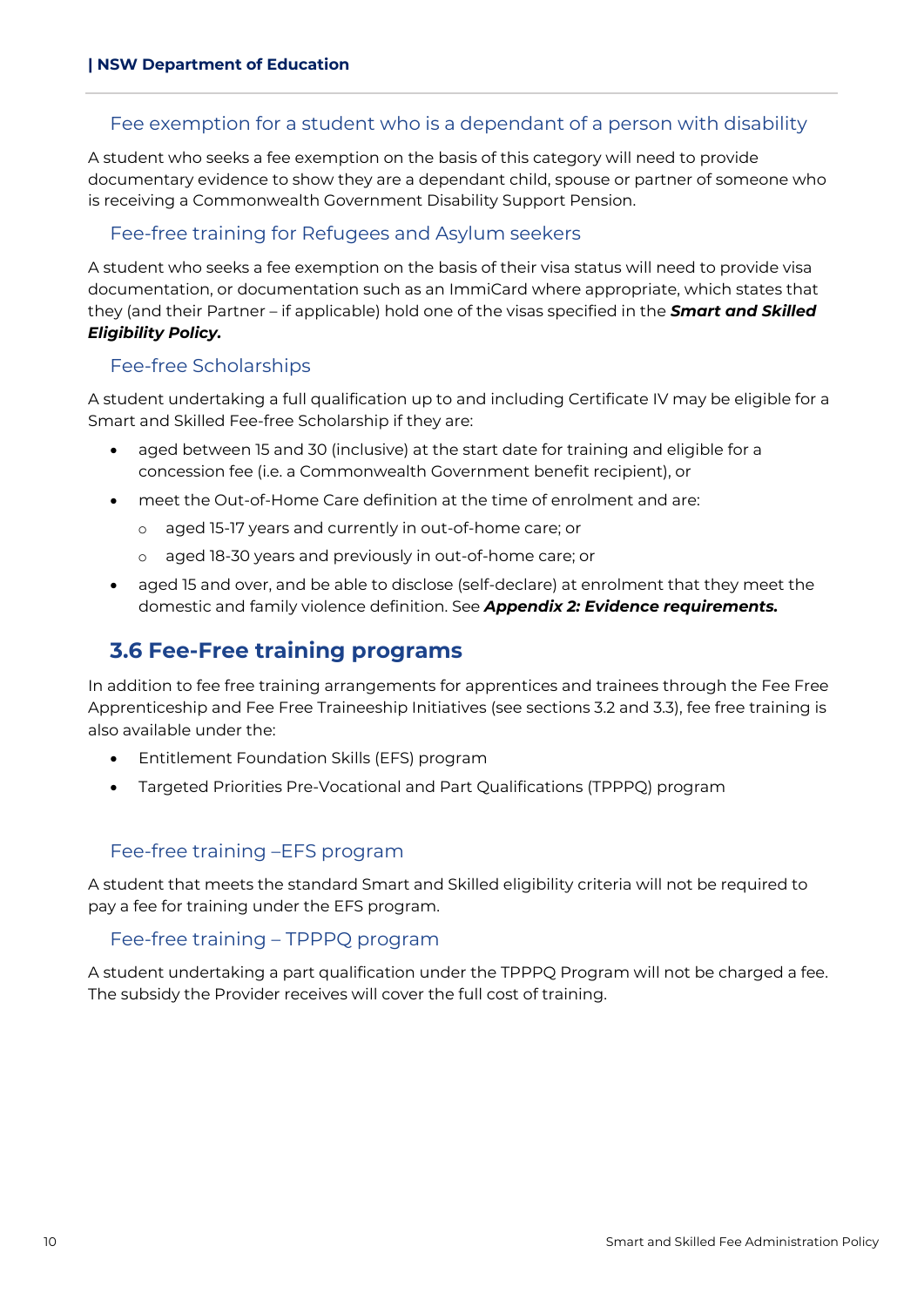## <span id="page-10-0"></span>**Section 4: Determining the applicable student fee**

## <span id="page-10-1"></span>**4.1 Validation of student eligibility and fee**

The Provider must use the Provider Calculator to confirm the student's Smart and Skilled eligibility for a qualification and the student fee (or no fee) to be charged.

The Provider cannot charge a student a fee other than what is calculated by the NSW Government through the Provider Calculator. This means the Provider cannot discount the fee, charge a higher fee or exempt a student from paying the fee. See *Section 5: Additional fees*.

Circumstances may arise where the fee quoted by the NSW Government must be adjusted (such as where the student obtains CT or RPL after enrolment or after commencement). See *Section 4.4 Credit transfer (CT) and recognition of prior learning (RPL)* for more information.

A Student Fee Estimator is available on the Skills Compare website at the link: [https://education.nsw.gov.au/skills-nsw.](https://education.nsw.gov.au/skills-nsw) Students can use it to check their eligibility and estimate their fee for NSW Skills List qualifications. This will be an estimate only, and the student fee to be charged will be confirmed when student enrolment information is entered via the Notification of Enrolment in the Provider Calculator.

## <span id="page-10-2"></span>**4.2 Evidence of eligibility**

A student must declare that the information they provide with regards to eligibility for some fee types is true, accurate, complete and not misleading. A student may be required to provide evidence to support their eligibility for the Smart and Skilled fee type. The Provider must sight or maintain acceptable evidence as detailed in *Appendix 2 - Acceptable evidence for fee exemptions and concessions*.

## <span id="page-10-3"></span>**4.3 Updating student eligibility for fee exemption or concession after enrolment**

If a student declares their status in relation to a disability, concession or long-term unemployment or identifies them self as an Aboriginal or Torres Strait Islander person at a point in time **after** enrolment (therefore making them eligible for a fee exemption or concession), the Provider must:

- sight or collect the relevant evidence within 28 days of being notified by the student, and
- abide by the *Declaring Student Status after Enrolment Policy (Version 2.0)*, located in the Support Documents section of STS Online.

## <span id="page-10-4"></span>**4.4 Credit transfer (CT) and recognition of prior learning (RPL)**

Where an eligible student is granted credit transfer (CT) or recognition of prior learning (RPL) for one or more units of competency (UoC), the qualification price will be adjusted and a new student fee determined. The qualification price is based on both fixed and variable costs and adjustments will be made to both of these cost components.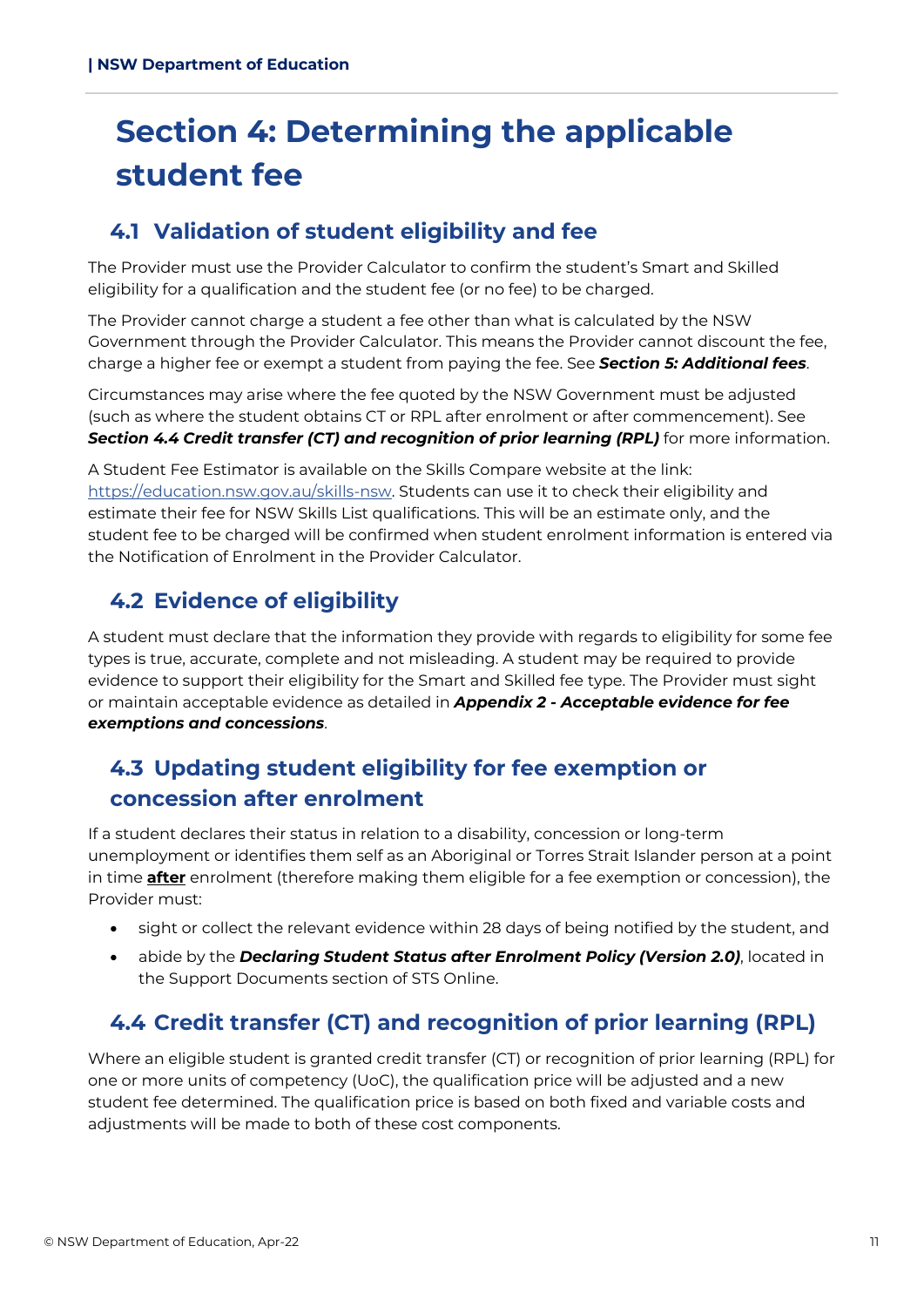#### Credit transfer (CT)

The Provider must comply with the *Australian Skills Quality Authority (ASQA)* guidelines in connection with granting Credit Transfer.

CT means that a student gains credit in the qualification they are undertaking because they have previously completed UoCs or modules in another qualification or other formal learning. Being granted CT for a UoC or module means the student does not have to undertake the UoC/module again. It reduces the amount of learning to be undertaken and may reduce the student fee.

Providers must inform a student of CT opportunities and advise them to check their academic transcripts for any previous qualifications achieved to identify any potential opportunities for CT.

Providers can also advise a student to visit the Unique Student Identifier (USI) Registry at [https://portal.usi.gov.au/student](https://portal.usi.gov.au/student/)/ to check if any information is stored by the Registry on previous training they have undertaken, to help identify any previously achieved UoC/modules that can be granted CT.

This information should be given to the Provider and may entitle the student to a reduced fee.

The Provider must grant CT for any UoCs/modules already achieved, where the evidence to support this is provided.

Where CT is granted, student fees are calculated as follows:

- The fixed cost of the qualification will be reduced by the proportion of UoCs given CT.
- The variable cost will be reduced by the total cost of each UoC granted CT.

Once the adjusted qualification price is calculated the new student fee will be determined at the same percentage of the price as the original student fee for that course.

#### **Example of CT:**

A Certificate III has a qualification price of \$8,000 with a fixed cost of \$3,000 and a variable cost of \$5,000. The qualification consists of 25 UoCs at \$200 each.

The student fee is 25% of the qualification price (\$2,000). Student A has no CT. Student B has CT for five (5) UoCs (i.e. 20% of the qualification).

| <b>Field</b>                                 | <b>Student A</b>        | <b>Student B</b>                                                                                                             |
|----------------------------------------------|-------------------------|------------------------------------------------------------------------------------------------------------------------------|
| Student fee prior to CT                      | \$2,000                 | \$2,000                                                                                                                      |
| <b>Fixed Cost</b>                            | \$3,000<br>No reduction | \$2,400<br>This is reduced by the proportion of units with CT.<br>In this case, the reduction is $20\% \times $3,000 = $600$ |
| <b>Variable Cost</b>                         | \$5,000<br>No reduction | \$4,000<br>This is reduced by the total cost of each UoC with<br>CT. In this case, the reduction is $5 \times $200 = $1,000$ |
| <b>New Qualification Price</b>               | \$8,000                 | \$6,400                                                                                                                      |
| <b>New Student Fee</b><br>(25% of new price) | \$2,000                 | \$1,600                                                                                                                      |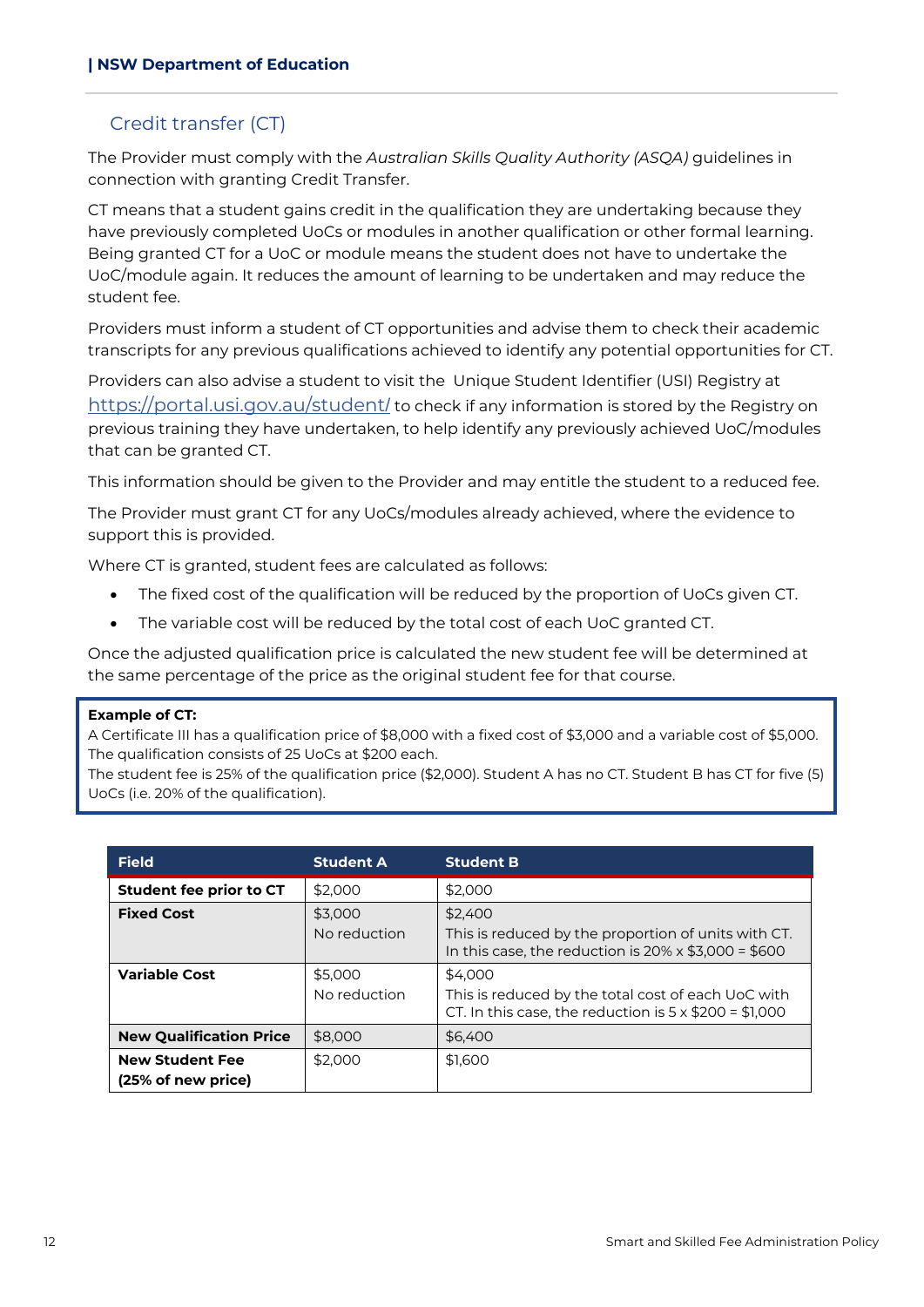#### Recognition of Prior Learning (RPL)

The Provider must ensure that its Recognition Process aligns with the *NSW Recognition Framework* as published from time to time. Recognition of Prior Learning for Apprenticeships and Traineeships must comply with all applicable laws, including the *Apprenticeship and Traineeship Act 2001*.

RPL involves a student demonstrating they already have the skills and experience to complete the qualification (in whole or part) without needing to attend classes or participate in learning.

Providers must inform the student of RPL opportunities and the process for applying.

Where RPL is granted, student fees are calculated as follows:

- The fixed cost of the qualification will be reduced by 50 per cent of the proportion of UoCs granted RPL.
- The variable cost will be reduced by 50 per cent of the total cost of each UoC granted RPL.

Once the adjusted qualification price is calculated the new student fee will be determined at the same percentage of the price as the original student fee for that course.

#### **Example of RPL:**

A Certificate III has a qualification price of \$8,000 with a fixed cost of \$3,000 and a variable cost of \$5,000. The qualification consists of 25 UoCs at \$200 each.

The student fee is 25% of the qualification price (\$2,000). Student A has no RPL. Student B has RPL for five (5) UoCs (i.e. 20% of the qualification).

| <b>Field</b>                                 | <b>Student A</b>        | <b>Student B</b>                                                                                                                         |
|----------------------------------------------|-------------------------|------------------------------------------------------------------------------------------------------------------------------------------|
| Student fee prior to CT                      | \$2,000                 | \$2,000                                                                                                                                  |
| <b>Fixed Cost</b>                            | \$3,000<br>No reduction | \$2,700<br>This is reduced by 50% for the proportion of units<br>with RPL. In this case, the reduction is 50% x 20% x<br>$$3.000 = $300$ |
| <b>Variable Cost</b>                         | \$5,000<br>No reduction | \$4.500<br>This is reduced by 50% of the total cost of each<br>UoC with RPL. In this case, the reduction is 50% x 5<br>$x $200 = $500$   |
| <b>New Qualification Price</b>               | \$8,000                 | \$7,200                                                                                                                                  |
| <b>New Student Fee</b><br>(25% of new price) | \$2,000                 | \$1,800                                                                                                                                  |

Where RPL for a UoC(s) is assessed by the Provider and only partially granted and some training delivery is still required, there is no reduction in the student fee and should not be entered in the Provider Calculator or reported as RPL granted.

**Note:** Where a student is granted a mix of RPL and CT, the combination of the above two methodologies will be used to calculate the new student fee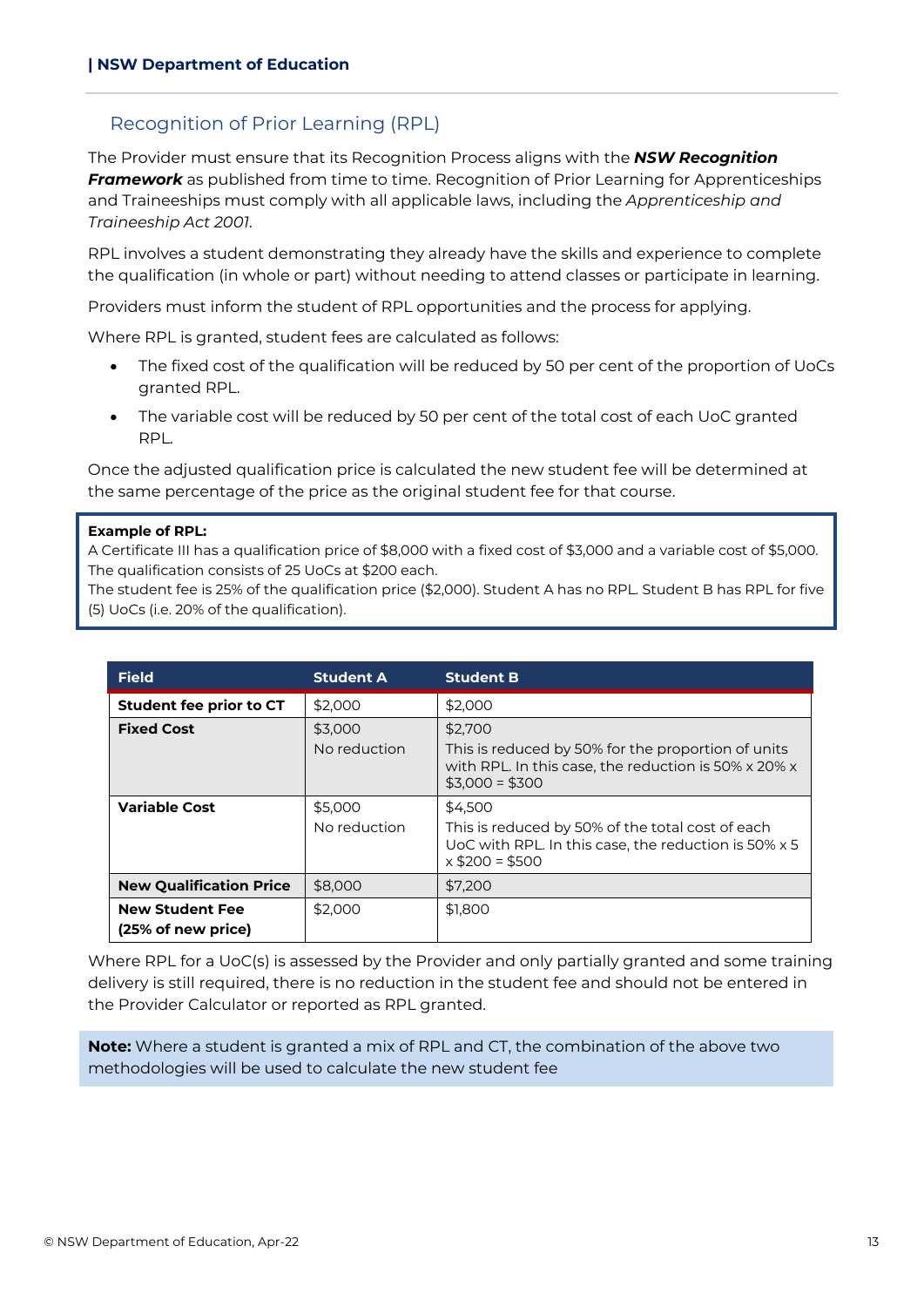## <span id="page-13-0"></span>**4.5 Calculating and adjusting fees for CT and RPL**

Where CT and/or RPL are granted at enrolment, the Provider will need to use the Smart and Skilled Provider Calculator to determine the applicable student fee.

Where CT and/or RPL is granted after enrolment, or after a student commences a qualification, the Provider must report the outcome for the relevant UoC(s) in their next Smart and Skilled training activity data file submitted to the Department. The Department will adjust the subsidy payment and advise the Provider of the new student fee. The Provider must take all necessary steps to advise the affected student of the adjusted fee and to amend the fee levied to the student, including changing future fee payment schedules.

The Provider must sight appropriate evidence, such as a testamur or a USI transcript to grant CT.

#### Fee for a concession student where CT and/or RPL has been awarded.

Where a student is eligible for a concession and has been awarded CT and/or RPL, if the relevant adjusted Standard Student fee (First or Subsequent) is lower than the concession fee, the student will pay the lower fee i.e. the adjusted Standard Student fee.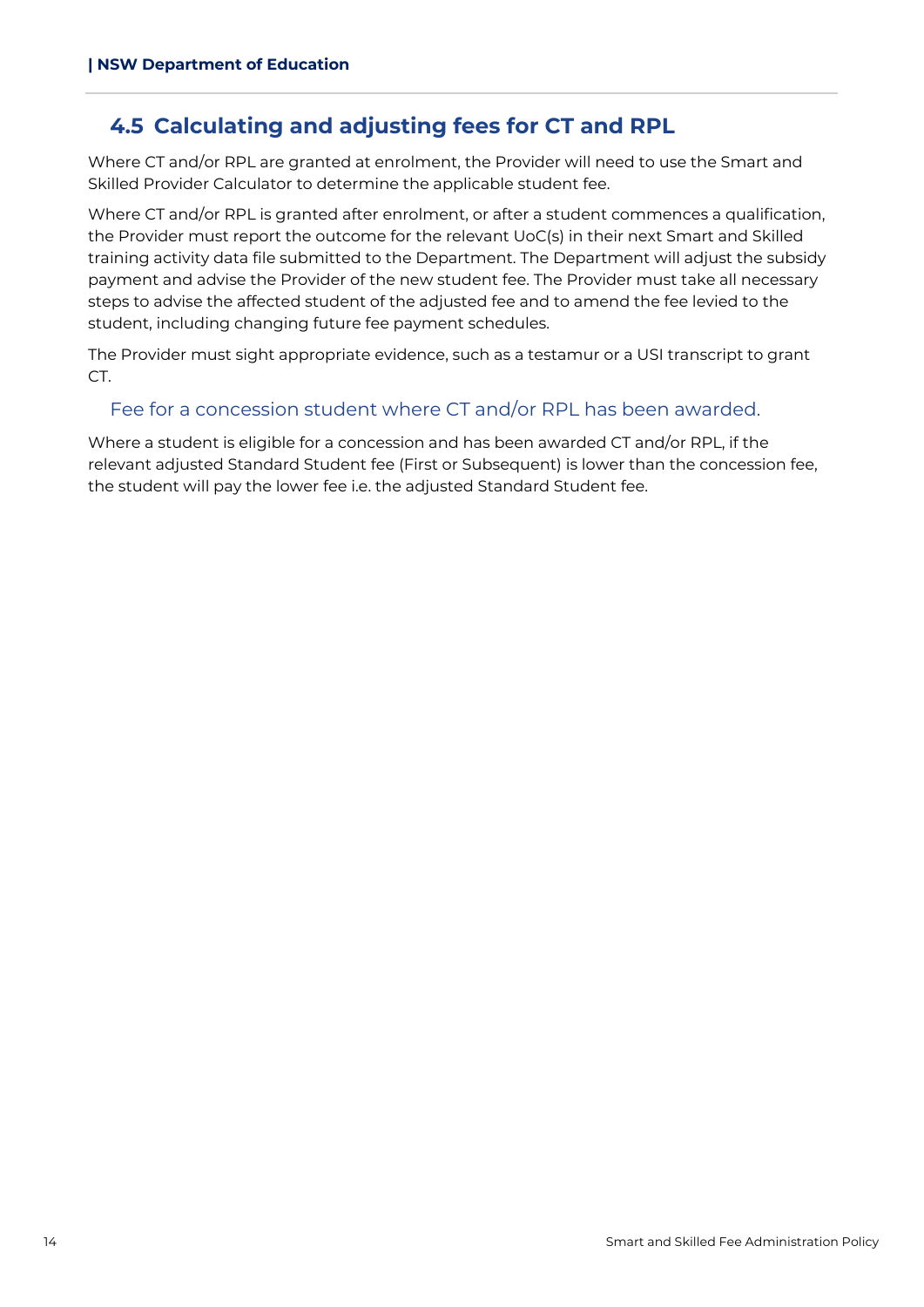## <span id="page-14-0"></span>**Section 5: Additional fees**

The price of a qualification, which is made up of the government subsidy and student fee, covers the total costs incurred by the Provider to deliver the training, including training materials, learning resources and assessment.

A Provider must not charge the student any additional fees for the subsidised training, except where specified in the following subsections.

For each qualification, the Provider must publish on its website any additional costs that will be or may be incurred, and ensure that the student is aware of these costs prior to enrolment.

The Provider must issue receipts for any monies collected by the Provider for additional charges. The Provider must retain copies of any receipts issued.

The following is applicable for both full and part qualifications (including single UoC or module delivery) undertaken under Smart and Skilled.

**Note:** All references in this policy to charging a student a fee, and to make the student aware of fees and costs, encompass anyone who may pay the fee on behalf of the student. This includes, but is not limited to:

- \* the student.
- \* the student's parent or guardian.
- \* the student's employer.
- <span id="page-14-1"></span>\* any other organisation or entity.

## **5.1 Customisation of training**

The Provider cannot charge an additional fee for customisation of the training where the customisation is within training package rules, except in the specific instances outlined in *Section 5.2 Incidental Expenses*.

If the customisation results in training delivery in excess of the training package rules, see **Section 5.3 Additional training** for details on allowable charges.

#### **Note**:

The Department suggests that providers request advice prior to engaging in discussions with an employer/student about additional fees where there is doubt as to whether the criteria in sections 5.2 – 5.4 below apply.

## <span id="page-14-2"></span>**5.2 Incidental expenses**

There may be some instances where the Provider can charge over and above the student fee.

These costs include:

• essential equipment and other items that the student has the choice of acquiring from the Provider, or from a supplier other than the Provider, that become the physical property of the student, are retained by the student on completion of training, and are not consumed during the training;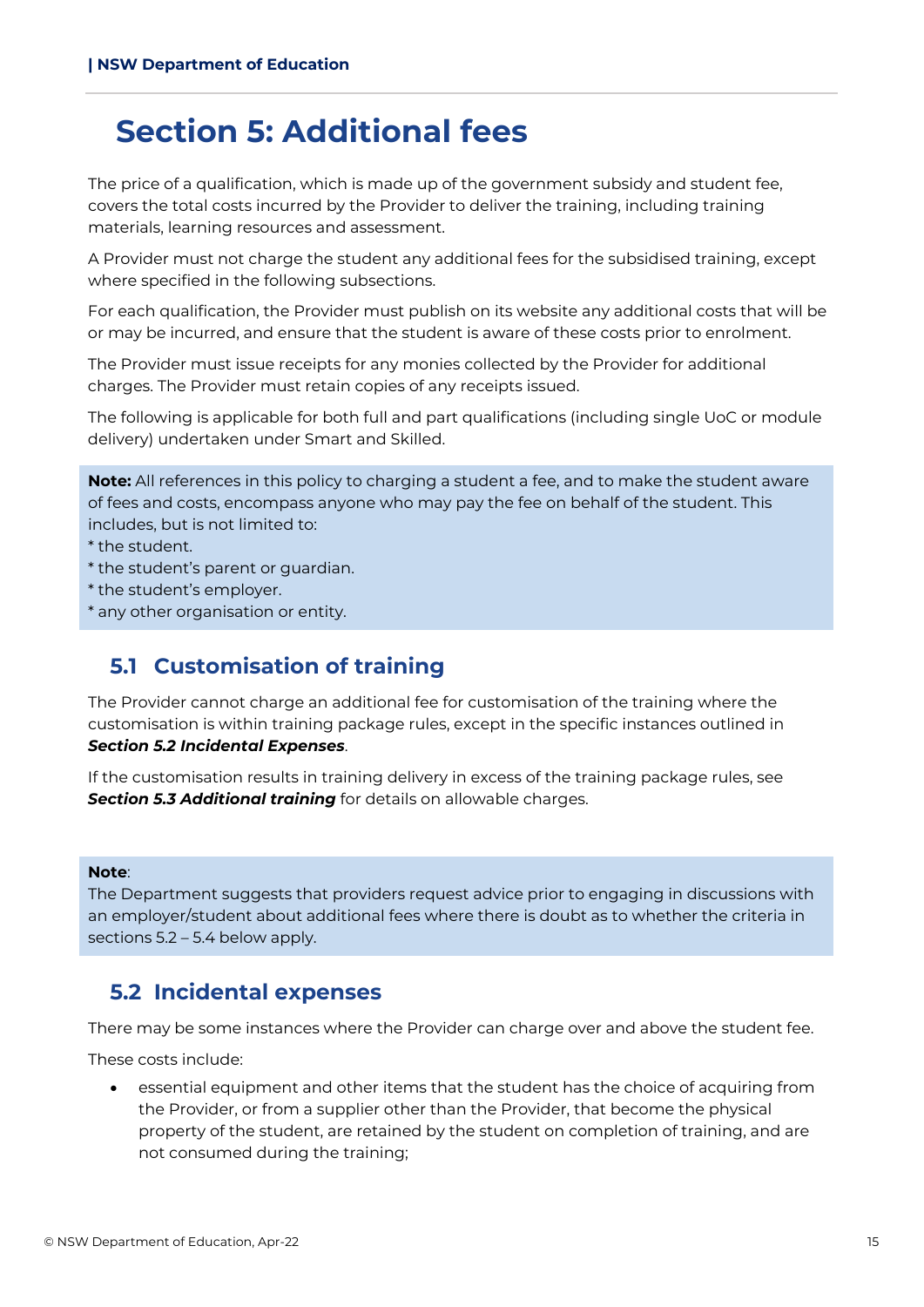#### **Example**

Chef knives, makeup kit, tool kit.

• published learning resources that are non-essential to training delivery, become the physical property of the student and are retained by the student on completion of training;

#### **Example**

Published textbook.

**Note:** The Provider cannot charge for:

\* learning resources such as workbooks or learner guides, that are essential to the delivery of training.

\* a hard copy text book where an online version is available for the student free of charge (unless the student is informed of the additional charges for the hard copy text book and agrees to purchase it).

\* learning resources that have been replicated by the Provider (e.g. photocopies, or computer printouts whether they have been bound or not).

\* learning resources that have been developed "in house" by the Provider.

an optional charge for an item that is not essential for the student to complete the training;

#### **Example**

A Provider makes available standard flowers to a student for a floristry qualification to create a flower arrangement, but the student would like to use more expensive exotic flowers. The student would be required to purchase the more expensive flowers from the Provider or another supplier.

- field trips and food, transport and accommodation costs associated with the provision of field trips that form part of the training; and
- an optional charge for an alternative form of access to an item or service that is an essential component of the training, but is otherwise made readily available at no additional fee by the Provider.

#### **Examples**

1. The textbook for a qualification is an online resource but a student would like a hardcopy. In this instance, the Provider may charge the student for the textbook. The textbook would become the personal property of the student.

2. The Provider may charge an employer if it requests the development of alternative bespoke forms of materials/resources which are for use in training delivered exclusively to employees of the employer.

3. A Provider uses a particular brand of heavy vehicle engine for training and assessment. The Provider may arrange to deliver training to a group of employees and the employer requests that the training be delivered on a different brand of heavy vehicle engine used in its workplace. The Provider must reasonably explore options to provide access to the requested brand of equipment without an additional charge, such as use of the employer's equipment for on-site training and assessment, or to rent the equipment. If the request cannot be fulfilled within the Smart and Skilled funding for the qualification, the Provider and employer may make an agreement for an additional fee to cover the cost.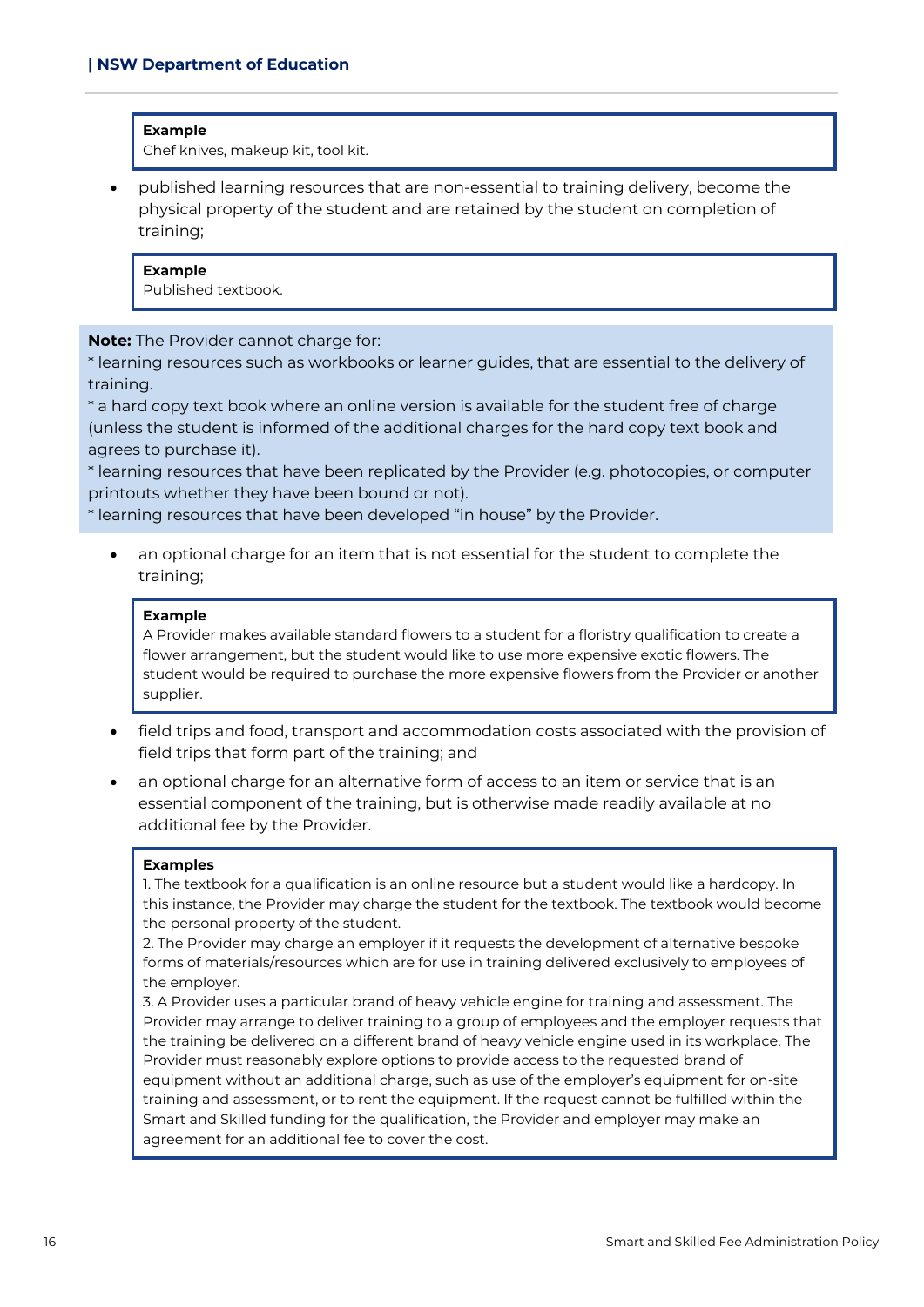#### **Note:**

1.The cost of developing "bespoke" forms of materials/resources outlined in Example 2 is not intended to cover the costs involved of designing and delivering training that is already in line with existing training package rules. For example, where the employer requests a Provider to deliver an elective unit of competency that the Provider does not currently offer. 2.The Provider cannot charge an additional fee to maintain or upgrade their equipment in order to fulfil a request outlined in Example 3.

#### <span id="page-16-0"></span>**5.3 Additional training**

The student may request additional UoCs to be delivered in conjunction with their Smart and Skilled subsidised qualification. This would be UoCs that are over and above what is required under the training package rules to achieve the qualification.

The Provider must attempt to cover the costs of delivering the requested additional UoCs within the Smart and Skilled funding for the qualification.

If this is not possible, the Provider must make all reasonable attempts to source alternative subsidised funding for the additional training prior to entering into fee-for-service arrangements with the student.

Where subsidised funding is not available, the student must agree to any fee-for-service charges prior to enrolment.

At the successful completion of training, the student will be issued with the qualification plus a statement of attainment for the additional UoCs delivered.

#### **Example**

A student is undertaking subsidised training that requires 15 UoCs to achieve the full qualification. The student, or their employer, requests an additional 5 UoCs to be delivered, either from this or another qualification. The cost of the additional UoCs cannot be absorbed by the funding received by the Training Provider for the full qualification. The Provider accesses alternate funding for the delivery of the 5 additional UoCs.

## <span id="page-16-1"></span>**5.4 Charges for issuing embedded qualifications**

In some cases, a qualification may include all the UoCs required to complete a lower level qualification (an 'embedded' qualification). The student may wish to be issued with a testamur for the lower level qualification in addition to the higher one they enrolled in.. The Provider may charge an administrative fee to produce the additional testamur but the student will not be required to pay additional student fees for the lower level qualification.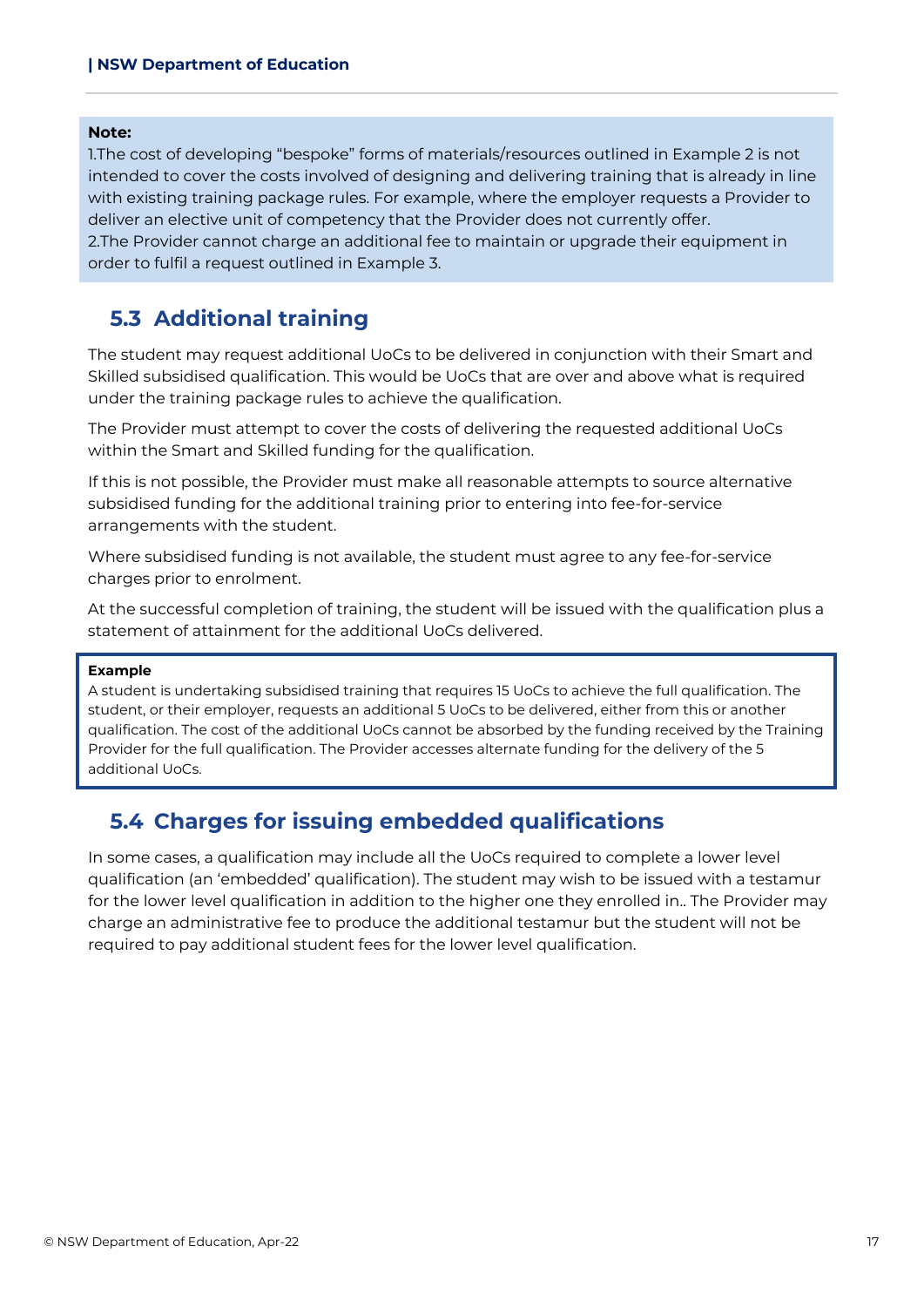## <span id="page-17-0"></span>**Section 6: Paying fees**

## <span id="page-17-1"></span>**6.1 Levying of student fees**

The Provider can determine the payment arrangements for student fees, but the Provider must publish information and inform each student of these arrangements before the student enrols.

The Provider must collect all fees to be paid by the student by the time they complete their subsidised training. A Provider, or a related entity or organisation, must not pay the student fee on behalf of a student unless the Provider is also:

- the employer of the student; or
- is a provider of government-funded employment services (Jobactive) and the student is a client.

There are no other circumstances whereby a Provider may pay a fee on behalf of a student.

The Provider must collect student fees or retain evidence that either of the two conditions above were met.

Where a student has applied for a VET Student Loan (or a loan from any other Commonwealth Government loan program) the amount will be paid directly to the Provider by the Commonwealth Government.

## <span id="page-17-2"></span>**6.2 Subcontracting**

Where the Provider has a subcontracting arrangement, the subcontractor is not to charge the student a fee or any additional costs. All fees and any additional costs must be levied by the Provider in accordance with this Policy.

## <span id="page-17-3"></span>**6.3 Discontinuing students**

#### Withdrawal without penalty

The Provider must advise the student, prior to any fees being paid, of the 'withdrawal with no penalty' cut-off date, i.e. the date by which the student can withdraw and be refunded any fees paid at enrolment. This date is determined by the Provider.

#### Withdrawal after the without penalty cut-off date

Where a student withdraws from training after the cut-off date, the Provider must:

- give the exiting student a statement of fees that includes all fees applied and any fees refunded, if applicable.
- comply with Paragraph 9 ("Discontinuing Students") of the *Smart and Skilled Operating Guidelines.*

## <span id="page-17-4"></span>**6.4 Fees for student repeat attempts to complete units of competency**

The Provider will not be paid additional subsidy for repeat attempts by a student to complete a UoC. The Provider must have a policy on the number of times a student can attempt to complete a UoC for their student fee. The Provider must make the student aware of the policy prior to or at enrolment.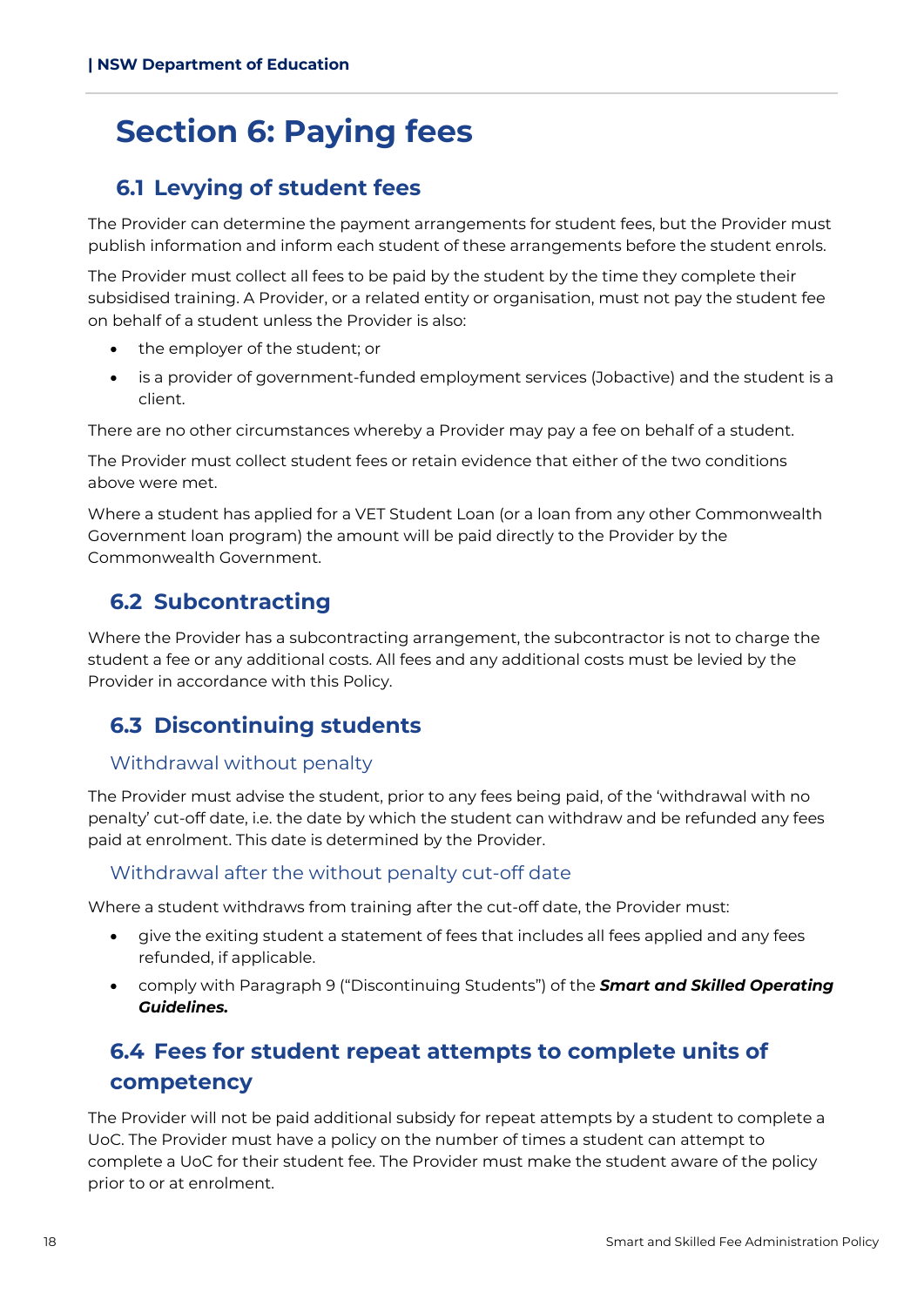### <span id="page-18-0"></span>**6.5 Fee refunds**

The Provider must have a refund policy.

The policy must include but is not limited to:

- the 'withdrawal with no penalty' cut-off date (as determined by the Provider in accordance with *Section 5.3 Discontinuing Students*).
- a process for refunding a student who withdraws from training not of their own accord. For example, where the Provider closes or where the Provider is no longer approved to deliver Smart and Skilled training.
- a process for partial refund of fees (when necessary) where CT and/or RPL has been granted.
- information on whether the student will get a refund if they withdraw from a qualification but have completed all the requirements for a lower level qualification, which attracted a lower student fee.

For VET Student Loans (or any other Commonwealth Government loan program) approved qualifications, the Provider must comply with the Commonwealth's VET Student Loans (or any other Commonwealth Government loan program's) Refund policy.

The Provider must publish and make the student aware of the fee refund policy before enrolment.

### <span id="page-18-1"></span>**6.6 Co-enrolments**

The Provider must charge a fee for each Smart and Skilled qualification that a student enrols in. For example, if a student enrols in both a traineeship qualification and an EFQ qualification, the student must pay the student fee applicable for both qualifications.

### <span id="page-18-2"></span>**6.7 Recovery of outstanding student fees**

The Provider must have a process for the recovery of outstanding fees from a student. The Provider must publish and make the student aware of this policy.

### <span id="page-18-3"></span>**6.8 Changes to Student Fees**

The student will pay the fee for the qualification that applies at the time that they are to commence training. The student will not be affected by any subsequent changes to Smart and Skilled fees.

## <span id="page-18-4"></span>**6.9 Transferring students**

A student undertaking a Smart and Skilled qualification may withdraw from a qualification with a Smart and Skilled Provider and transfer to another Smart and Skilled Provider to complete their qualification because:

- they chose to of their own accord, or
- their Provider has closed, or has had their contract terminated, or the Provider cannot continue to deliver training to the student in the delivery mode chosen by the student and it is not possible for the student to continue training in an alternative delivery mode.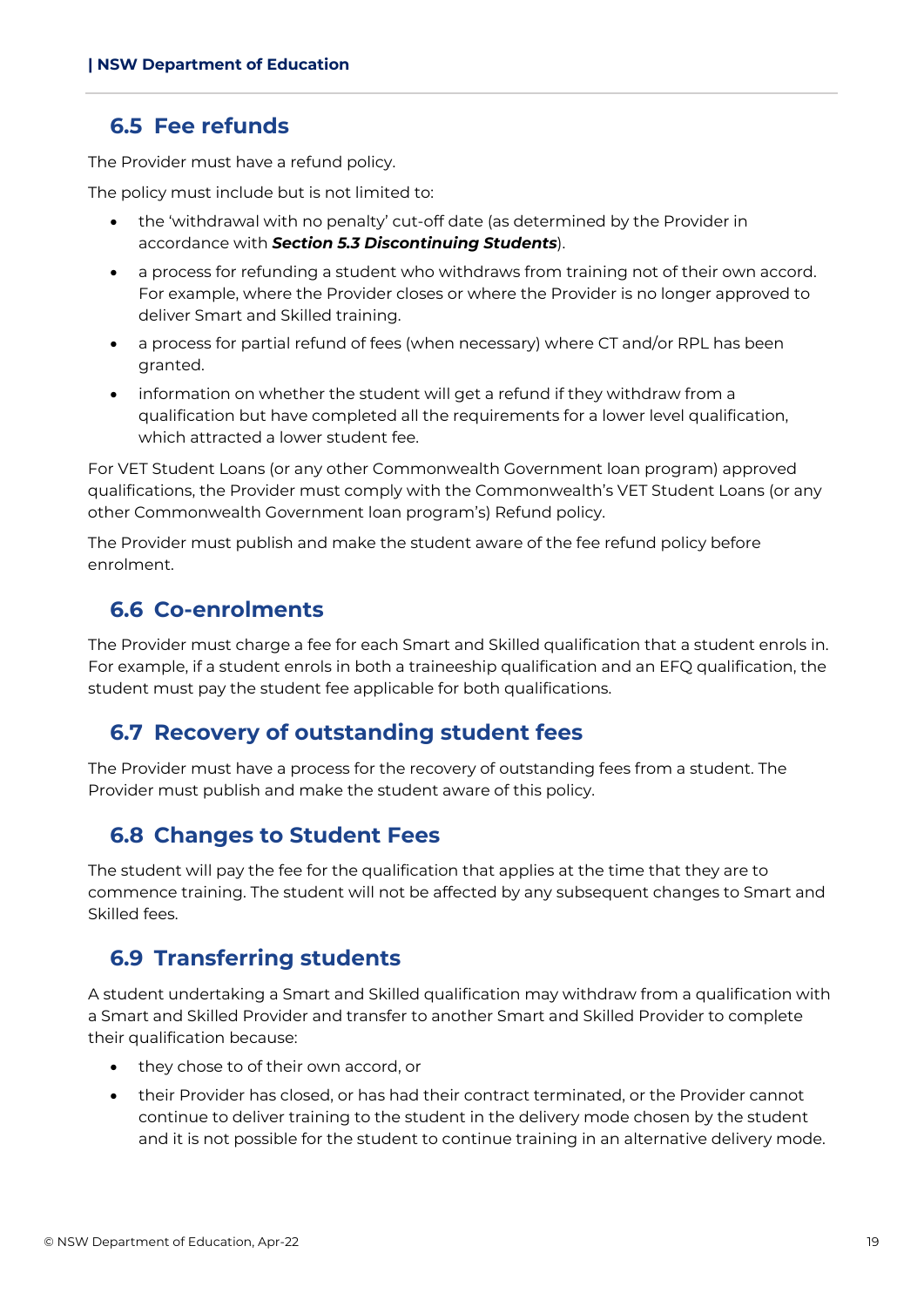#### A student who transfers of their own accord

Where a student transfers of their own accord from their initial Smart and Skilled Provider to another Smart and Skilled Provider to complete their training, standard CT rules will apply when calculating the student fee. To do this, the subsequent Provider of the student must obtain a statement of attainment from the student (issued by the initial Provider) to determine what CT should be granted. The subsequent Provider must use the Smart and Skilled Provider Calculator to determine the student fee.

In this situation, the student may end up contributing more towards the cost of their training.

### A student who transfers due to Provider closure or contract termination or change in delivery mode

As mentioned, a student may be forced to transfer from their initial Smart and Skilled Provider to another Smart and Skilled Provider to complete their training because:

- their Provider has closed.
- their Provider has had its contract terminated.
- their Provider cannot continue to deliver training to the student in the delivery mode chosen by the student and it is not possible for the student to continue training in an alternative delivery mode.

Students in these situations will be supported to complete their training in a replacement course with a subsequent provider.

The following rules apply in these circumstances:

- The fees charged in total by the two Smart and Skilled Providers cannot exceed the student fee quoted by the initial Provider.
- Where the combined fee exceeds the original fee quoted, the subsequent Provider must contact the Department to confirm fee to be charged, before enrolling the student and charging any fees. Any fee gap will be paid to the Provider by the Department.

The subsequent Provider must obtain the following documentation from the student:

- a statement of attainment issued by the previous Smart and Skilled Provider.
- an up-to-date training plan (issued by the initial Smart and Skilled Provider) that lists all UoCs achieved, commenced but not completed, and/or not started.
- a statement of fees and a receipt of payment issued by the previous Smart and Skilled Provider.

The subsequent Provider must then enter the details into the Smart and Skilled Provider Calculator to determine the fee to be charged to the student.

Obtaining the above documentation may not be possible where the initial Provider closes. In these instances, the Provider should seek assistance from the Department to determine the fee to be charged to the student.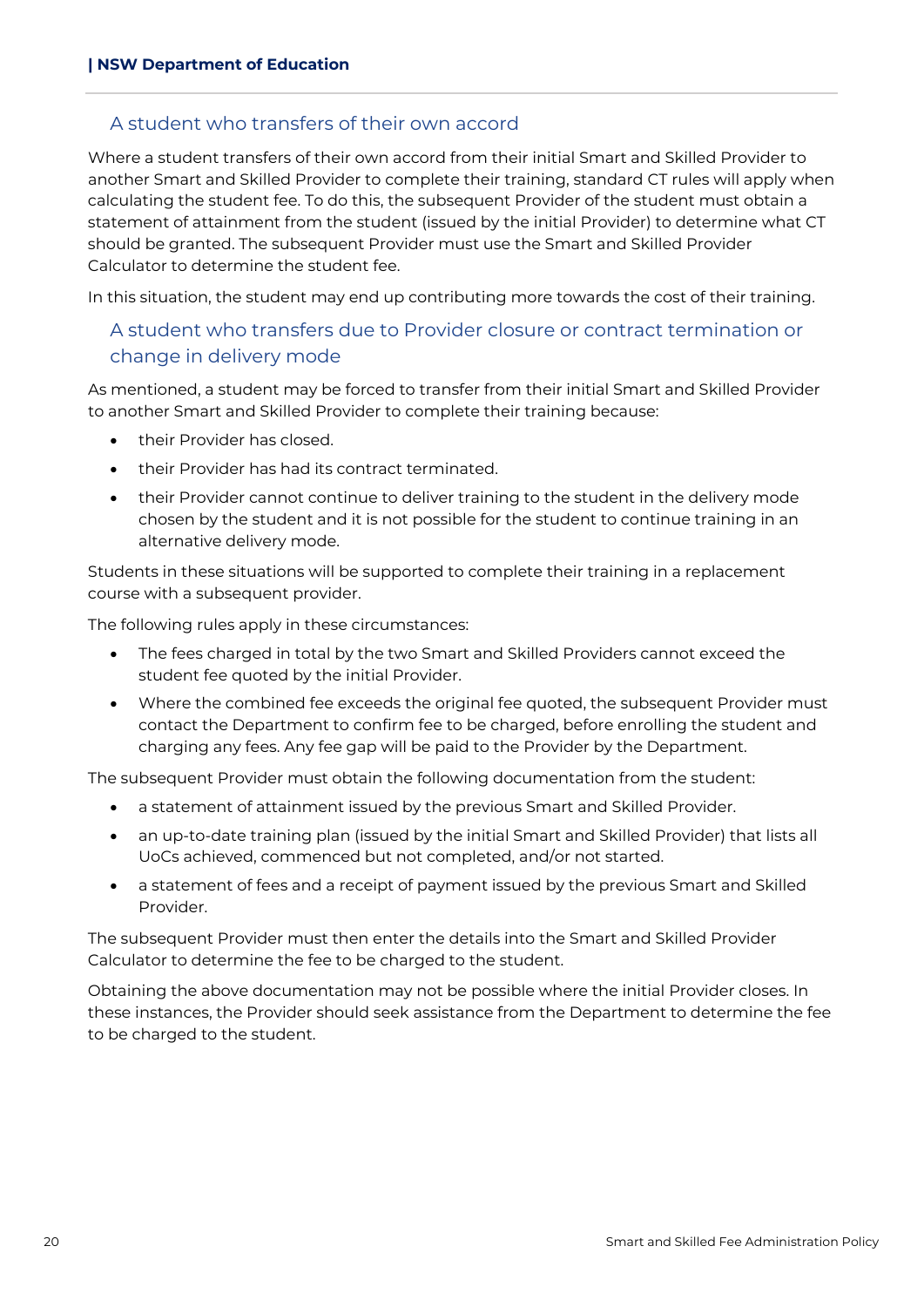## <span id="page-20-0"></span>**6.10 Students transitioning from superseded qualifications**

Where a student is enrolled in a qualification that is superseded and the student is required to transition to the new qualification to continue and complete the training, and the price of the new qualification is different to that of the superseded qualification:

- the Provider will continue to be paid the applicable subsidy for the superseded qualification.
- the student fee will remain the same.

## <span id="page-20-1"></span>**6.11 Fee protection mechanisms**

The Provider must comply with Clause 7.3 of the ASQA *Users' Guide: Standards for Registered Training Organisations (RTOs) 2015* relating to a Provider's responsibility to protect prepaid fees by learners.

Clause 7.3 states that where the RTO requires, either directly or through a third party, a prospective or current learner to prepay fees in excess of a total of \$1,500 (being the threshold prepaid fee amount), the RTO must meet the requirements set out in the Requirements for Fee Protection in Schedule 6 of the Users' Guide.

The requirements set out in Schedule 6 are summarised below:

- Government entities and Australian Universities must implement a policy addressing learner fee protection arrangements.
- All other RTOs must implement one or more of the following arrangements:
	- o The RTO holds an unconditional financial guarantee from a bank operating in Australia; or
	- o The RTO is a member of an approved Tuition Assurance Scheme approved by ASQA; or
	- o The RTO has any other fee protection measure approved by ASQA.

RTOs may collect up to \$1,500 in prepaid fees from a learner without needing to take any action to protect these fees.

The Users' Guide can be found on the ASQA website.

Where any changes are made to ASQA's requirements for the protection of student fees, these override fee protection obligations set out in this Smart and Skilled Fee Administration Policy.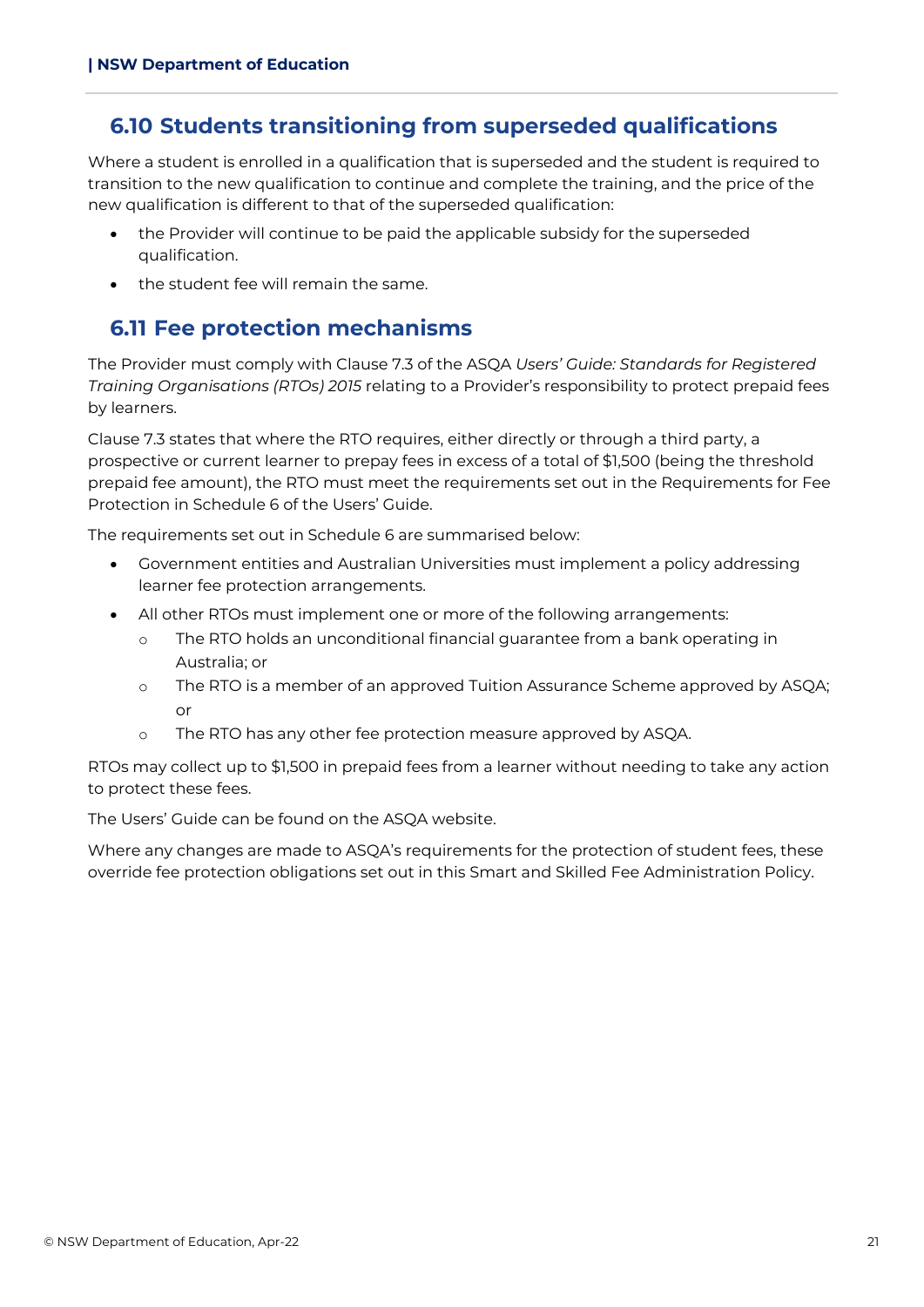## <span id="page-21-0"></span>**Section 7: Student Loans**

Where a student obtains a Commonwealth Government student loan through the Provider, the Provider must comply with all the requirements of the Commonwealth Government loan program.

Information for students on the current Commonwealth Government VET loan program, VET Student Loans, is available from the Commonwealth Government's Study Assist website at: [www.studyassist.gov.au/vet-student-loans](http://www.studyassist.gov.au/vet-student-loans) .

Provider information on VET Student Loans is available from: [www.education.gov.au/vet](http://www.education.gov.au/vet-information-providers)[information-providers.](http://www.education.gov.au/vet-information-providers)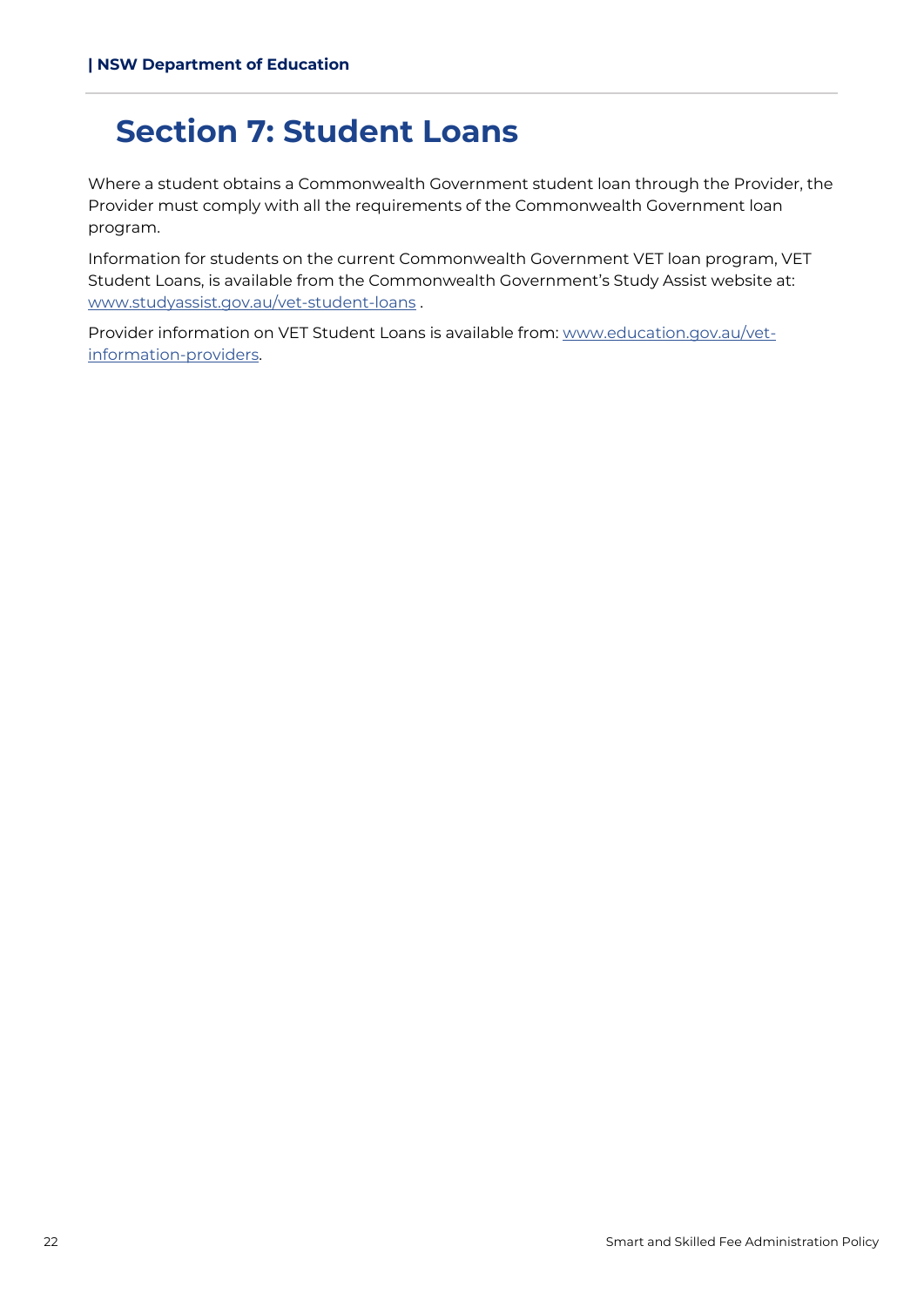## <span id="page-22-0"></span>**Section 8: Student access to fee policies**

## <span id="page-22-1"></span>**8.1 Smart and Skilled Fee Administration Policy**

The Provider must give each student access to this Smart and Skilled Fee Administration Policy before or at the time of enrolment.

## <span id="page-22-2"></span>**8.2 Provider's policies**

As listed throughout this document, the Provider must also make the student aware of its policies or processes on:

- evidence required for student eligibility for Smart and Skilled, Smart and Skilled programs and fee exemptions and concessions where relevant.
- withdrawal without penalty.
- repeat attempts to complete a UoC.
- fee refunds.
- recovery of outstanding fees.
- levying of student fees.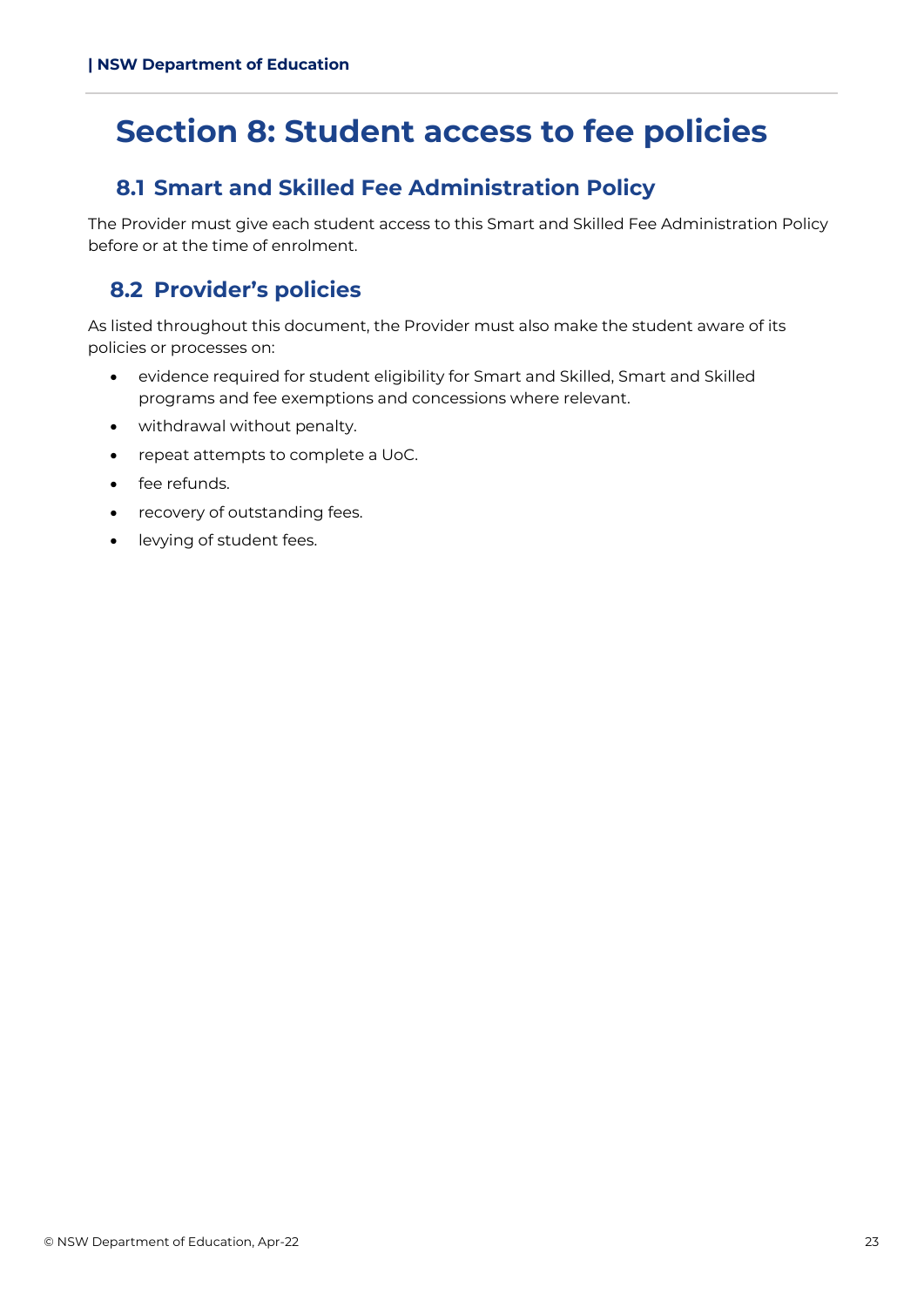## **Appendix 1: Student fee arrangements**

|                                                     | Eligible for Program:                                        | No Post-School Qualification<br>Held*<br>Fee Payable: | Post-School Qualification<br>$HeId^*$<br>Fee Payable: | Concession<br>Available | Exemption<br>Available |
|-----------------------------------------------------|--------------------------------------------------------------|-------------------------------------------------------|-------------------------------------------------------|-------------------------|------------------------|
|                                                     |                                                              |                                                       |                                                       |                         |                        |
|                                                     | Entitlement Foundation Skills                                | Fee-free                                              | Fee-free                                              | N/A                     | N/A                    |
|                                                     | <b>Entitlement Full Qualifications</b>                       | <b>First Qualification Fee</b>                        | <b>Subsequent Qualification Fee</b>                   | $\checkmark$            |                        |
| Meets Smart and<br>Skilled eligibility              | <b>Targeted Priorities Full Qualifications</b>               |                                                       |                                                       |                         |                        |
| (excluding Smart                                    | Certificate IV                                               | <b>First Qualification Fee</b>                        | Subsequent Qualification Fee                          | $\checkmark$            |                        |
| and Skilled                                         | Diploma and Advanced Diploma                                 | <b>First Qualification Fee</b>                        | Subsequent Qualification Fee                          | N/A                     |                        |
| Entitlement<br>Apprenticeships<br>and Traineeships) | Targeted Priorities Prevocational and<br>Part Qualifications |                                                       |                                                       |                         |                        |
|                                                     | Prevocational (full qualifications)                          | <b>First Qualification Fee</b>                        | Subsequent Qualification Fee                          | $\checkmark$            |                        |
|                                                     | Part Qualifications                                          | Fee-free                                              | Fee-free                                              | N/A                     | N/A                    |
|                                                     |                                                              |                                                       |                                                       |                         |                        |

<span id="page-23-0"></span>Meets Sr Skilled En Apprenti and Trair program

|                                                                   | Apprenticeships and Traineeships                                                               |                                      |                                      |     |     |
|-------------------------------------------------------------------|------------------------------------------------------------------------------------------------|--------------------------------------|--------------------------------------|-----|-----|
| art and<br><b>ititlement</b><br>ceships<br>eeships<br>eligibility | Eligible for Fee-free Apprenticeships<br>Initiative or Fee-free Traineeships<br>Initiative     | Fee-free                             | Fee-free                             | N/A | N/A |
|                                                                   | Not Eligible for Fee-free Apprenticeships<br>Initiative or Fee-free Traineeships<br>Initiative | Apprenticeship or Traineeship<br>Fee | Apprenticeship or Traineeship<br>Fee |     |     |



Not eligible for government-subsidised training under Smart and Skilled. Student can access fee-for-service training.

**\*See section 3.1** for detailed information on the qualifications deemed not to be *Post School Qualifications* for fee eligibility purposes. This list includes, but is not limited to, qualifications obtained while a student is in school or before turning 17, Certificate 1 qualifications and Smart and Skilled Foundational qualifications.



### **education.nsw.gov.au**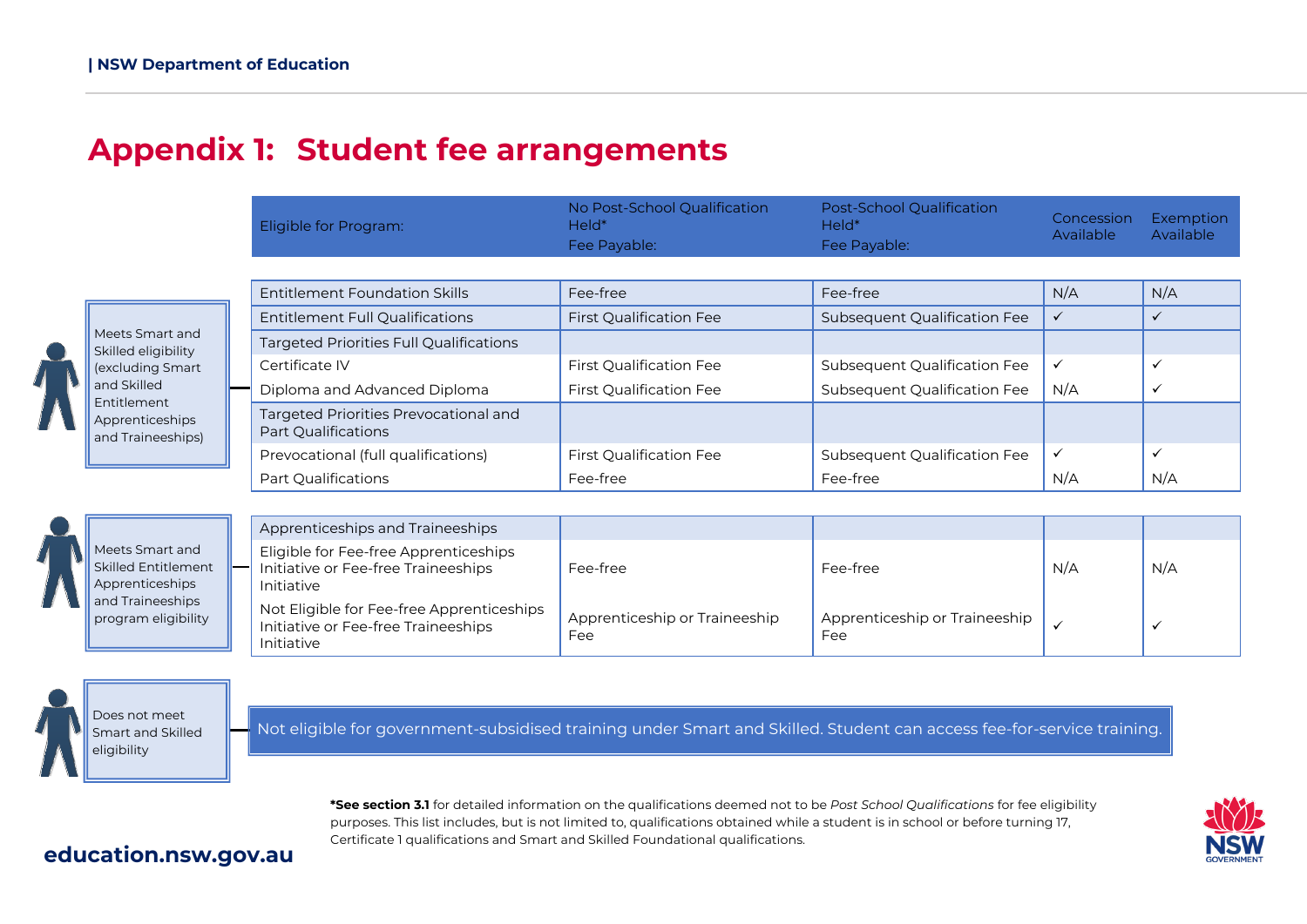## <span id="page-24-0"></span>**Appendix 2: Acceptable evidence for fee exemptions and concessions**

#### (Should be read in conjunction with *Section 3: Fee categories and eligibility*)

#### Note:

The *Smart and Skilled Eligibility Policy* outlines the acceptable evidence for Smart and Skilled eligibility.

At enrolment, a student declaration is acceptable where a form of evidence is required to be sighted or collected by the Provider. The required evidence, however, must be sighted or collected by the Provider prior to submitting Training Activity Data for an enrolled student who has commenced to ensure the student is charged the appropriate fee.

|    | <b>Requirement</b>                                                                     | <b>Evidence</b>                                                                                                                                                                                                                                                                                                                                                                                                                                                                                                                                                                                                                                                                                                                                                                                                                                                                                                                                                                                                         | <b>Evidence requirements</b>                     |
|----|----------------------------------------------------------------------------------------|-------------------------------------------------------------------------------------------------------------------------------------------------------------------------------------------------------------------------------------------------------------------------------------------------------------------------------------------------------------------------------------------------------------------------------------------------------------------------------------------------------------------------------------------------------------------------------------------------------------------------------------------------------------------------------------------------------------------------------------------------------------------------------------------------------------------------------------------------------------------------------------------------------------------------------------------------------------------------------------------------------------------------|--------------------------------------------------|
|    | Previous qualification vs first qualification fee                                      |                                                                                                                                                                                                                                                                                                                                                                                                                                                                                                                                                                                                                                                                                                                                                                                                                                                                                                                                                                                                                         |                                                  |
| 1. | Previous qualification                                                                 | Department's system may check against<br>$\bullet$<br>Smart and Skilled records and/or USI<br>academic transcript records.                                                                                                                                                                                                                                                                                                                                                                                                                                                                                                                                                                                                                                                                                                                                                                                                                                                                                              | Student<br>declaration/signature at<br>enrolment |
|    | <b>Concession fee eligibility:</b>                                                     |                                                                                                                                                                                                                                                                                                                                                                                                                                                                                                                                                                                                                                                                                                                                                                                                                                                                                                                                                                                                                         |                                                  |
| 2. | <b>Concession Fee:</b><br>Commonwealth Government<br>Benefit Recipient                 | • a letter from the Department of Human<br>Services (Centrelink) confirming receipt of<br>the benefit. The letter should clearly show<br>the Centrelink Reference Number (CRN)<br>and the benefit or allowance category; or<br>a current concession card that shows the<br>CRN and clearly shows the benefit or<br>allowance category; or<br>a current Centrelink income statement<br>$\bullet$<br>that clearly shows the CRN and the benefit<br>or allowance category; or<br>• any other evidence that clearly shows the<br>CRN and the benefit or allowance<br>category; or<br>documentary evidence from the<br>Department of Veterans' Affairs stating<br>their pension/benefits status; or<br>• for people applying for Austudy or Youth<br>Allowance, an approval letter from<br>Centrelink that shows the CRN and<br>indicates that commencement date of<br>their benefit is within two weeks of their<br>enrolment or two weeks within the date of<br>the first class attendance or participation<br>in training | Evidence sighted or<br>collected by Provider     |
| 3. | Concession Fee: Dependant<br>of Commonwealth<br><b>Government Benefit</b><br>Recipient | • A dependant child, spouse or partner of<br>someone who is receiving a specified<br>Commonwealth Government benefit or<br>allowance, must provide documentary<br>evidence that Centrelink recognises the<br>student as the dependant<br>The evidence must clearly show the CRN of the<br>benefit or Commonwealth Government benefit<br>recipient.                                                                                                                                                                                                                                                                                                                                                                                                                                                                                                                                                                                                                                                                      | Evidence sighted or<br>collected by Provider     |

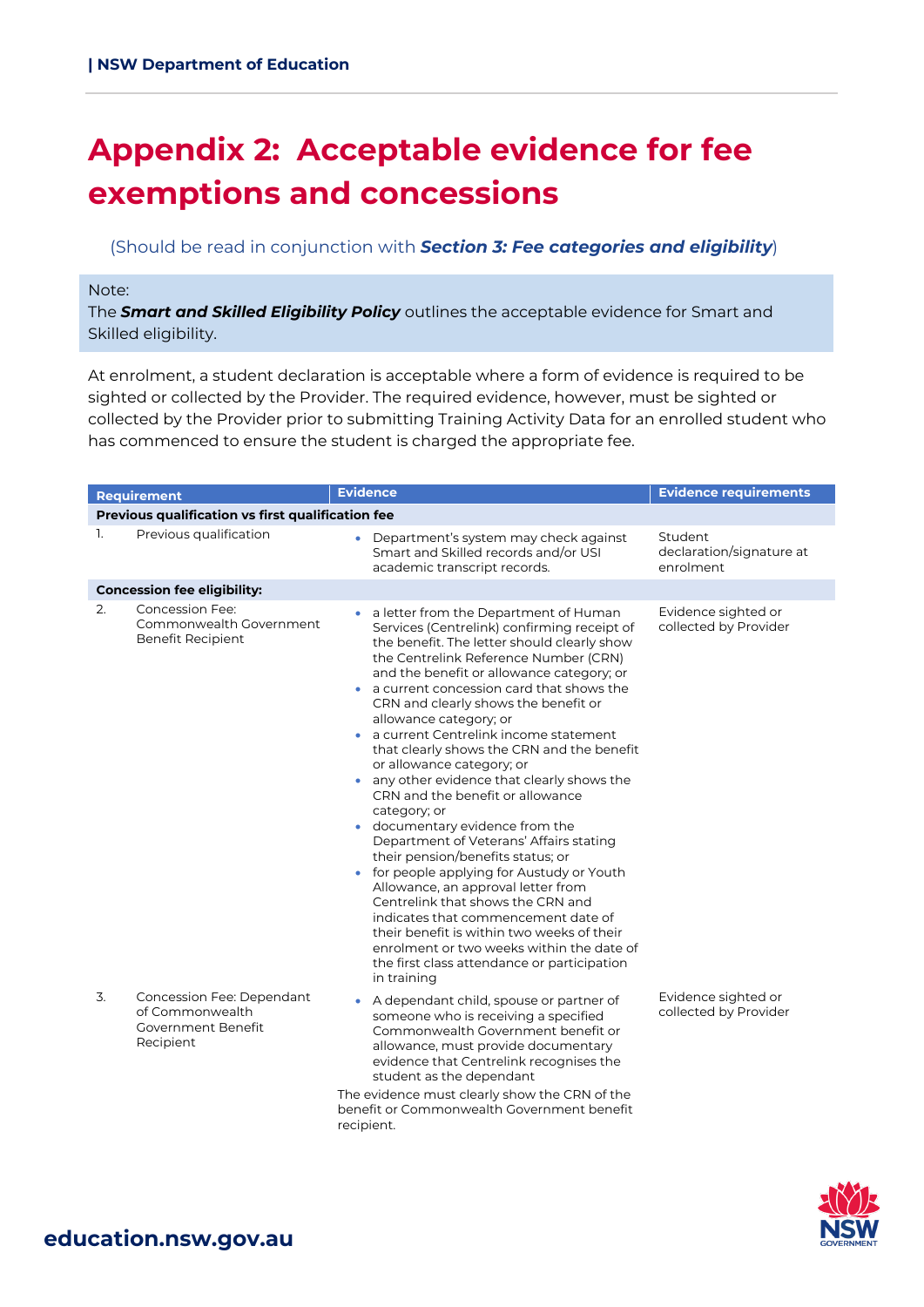#### **| NSW Department of Education**

|    | <b>Requirement</b>                                                      | <b>Evidence</b>                                                                                                                                                                                                                                                                                                                                                                                                                                                                                                                                                                                                                                                                                                                                                                                                                                                                                                                                                                                                                                                                                                                                                                                                                                                                                                                                                                    | <b>Evidence requirements</b>                 |  |  |  |
|----|-------------------------------------------------------------------------|------------------------------------------------------------------------------------------------------------------------------------------------------------------------------------------------------------------------------------------------------------------------------------------------------------------------------------------------------------------------------------------------------------------------------------------------------------------------------------------------------------------------------------------------------------------------------------------------------------------------------------------------------------------------------------------------------------------------------------------------------------------------------------------------------------------------------------------------------------------------------------------------------------------------------------------------------------------------------------------------------------------------------------------------------------------------------------------------------------------------------------------------------------------------------------------------------------------------------------------------------------------------------------------------------------------------------------------------------------------------------------|----------------------------------------------|--|--|--|
|    | Exemptions, waivers and fee-free training eligibility:                  |                                                                                                                                                                                                                                                                                                                                                                                                                                                                                                                                                                                                                                                                                                                                                                                                                                                                                                                                                                                                                                                                                                                                                                                                                                                                                                                                                                                    |                                              |  |  |  |
| 4. | Fee Exemption: Aboriginal<br>person or Torres Strait<br>Islander person | N/A                                                                                                                                                                                                                                                                                                                                                                                                                                                                                                                                                                                                                                                                                                                                                                                                                                                                                                                                                                                                                                                                                                                                                                                                                                                                                                                                                                                | Student<br>declaration/signature             |  |  |  |
| 5. | Fee Exemption: Person with<br>Disability                                | a letter from Centrelink confirming receipt<br>of the Disability Support Pension. The<br>letter should clearly show the Centrelink<br>Reference Number (CRN); or<br>a current Disability Pensioner Concession<br>$\bullet$<br>Card that shows the CRN; or<br>a current Centrelink income statement for<br>the Disability Support Pension, which<br>clearly shows that income is for the<br>disability pension and also shows the CRN;<br>or;<br>a completed NSW School Leaver Individual<br>$\bullet$<br>Transition Plan that clearly identifies the<br>student's disability; or<br>any other evidence that clearly shows the<br>$\bullet$<br>CRN and confirms receipt of the Disability<br>Support Pension; or<br>documentary evidence of support<br>demonstrating a clear additional need as a<br>result of the student's disability. This<br>evidence must be a letter or statement<br>from:<br>п<br>a medical practitioner; or<br>an appropriate government agency such<br>as Veteran's Affairs or a TAFE NSW teacher<br>consultant (for a student with a disability),<br>a school counsellor or special education<br>coordinator, Centrelink, a Disability Service<br>Provider, or a Job Capacity Assessor; or<br>a specialist allied health professional<br>щ<br>(including a rehabilitation counsellor,<br>psychologist, speech pathologist, or<br>occupational therapist). | Evidence sighted or<br>collected by Provider |  |  |  |
| 6  | Fee Exemption: Dependant<br>of a person with a disability               | Documentary evidence that Centrelink<br>$\bullet$<br>recognises the student as a dependant<br>child, spouse or partner of someone who is<br>receiving a Commonwealth Government<br>Disability Support Pension.<br>The evidence should clearly show the Centrelink<br>Reference Number (CRN) of the Disability<br>Support Pension recipient.                                                                                                                                                                                                                                                                                                                                                                                                                                                                                                                                                                                                                                                                                                                                                                                                                                                                                                                                                                                                                                        | Evidence sighted or<br>collected by Provider |  |  |  |
| 7. | Fee Waiver: Refugee or<br>Asylum Seeker (and their<br>Partners)         | • Relevant visa documentation: or<br>• ImmiCard (where appropriate)<br>If the student holds a Bridging Visa, the student<br>must provide a document from the Department<br>of Immigration and Border Protection<br>acknowledging that the bridging visa is linked<br>to an application for a humanitarian visa.<br>Note: eligible Partners must also provide<br>evidence that their visa sponsor holds or held<br>one of the eligible humanitarian visas<br>For additional information, refer to<br>Appendix 1: Refugees and asylum seekers<br>in the Smart and Skilled Eligibility Policy.                                                                                                                                                                                                                                                                                                                                                                                                                                                                                                                                                                                                                                                                                                                                                                                        | Evidence sighted or<br>collected by Provider |  |  |  |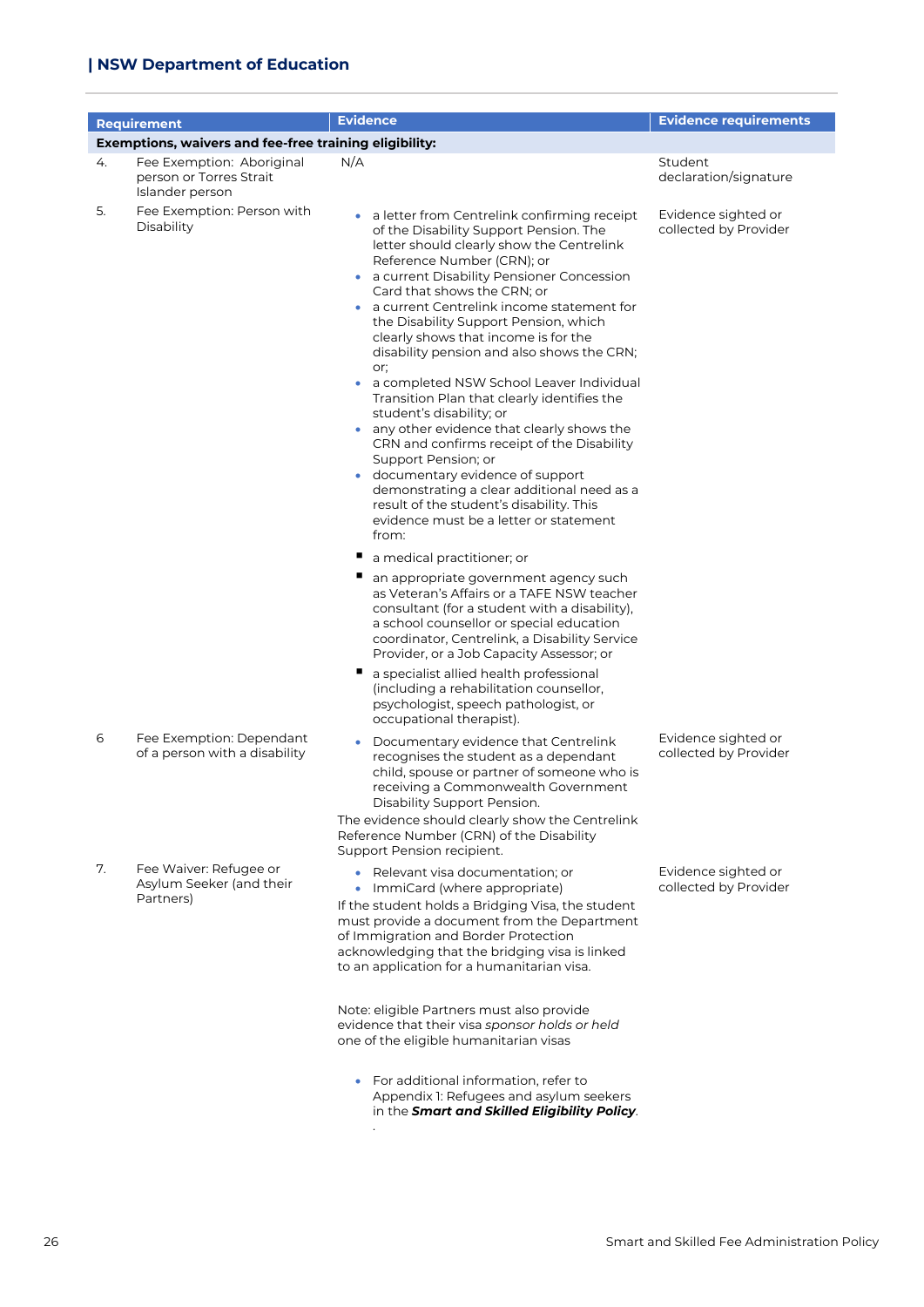|     | <b>Requirement</b>                                                                        | <b>Evidence</b>                                                                                                                                                                                                                                                                                                                                                                                                                                                                                                                                                                                                                                                                                                                                                                                                                                                                            | <b>Evidence requirements</b>                     |
|-----|-------------------------------------------------------------------------------------------|--------------------------------------------------------------------------------------------------------------------------------------------------------------------------------------------------------------------------------------------------------------------------------------------------------------------------------------------------------------------------------------------------------------------------------------------------------------------------------------------------------------------------------------------------------------------------------------------------------------------------------------------------------------------------------------------------------------------------------------------------------------------------------------------------------------------------------------------------------------------------------------------|--------------------------------------------------|
| 8.  | Fee-free training -<br>Fee-free Scholarship<br>(Concession eligible)                      | • As per requirement 2 or 3, Concession Fee<br>A concession student who meets the<br>requirements for Social housing status will<br>be given priority.                                                                                                                                                                                                                                                                                                                                                                                                                                                                                                                                                                                                                                                                                                                                     | Student<br>declaration/signature at<br>enrolment |
| 9.  | Fee-free training -<br>Fee-Free Scholarship<br>(Out-of-Home Care eligible)                | For a student currently in out-of-home care:<br>• A copy of the Children's Court Care Order,<br>or<br>• A copy of the 'Confirmation of Placement'<br>letter, or<br>• A letter from Family and Community<br>Services or the Out-of-Home Care<br>Designated Agency verifying that the<br>student is in statutory or supported care, or<br>• Any other evidence which clearly shows<br>that the student is in out-of-home care.<br>For a student previously in out-of-home care:<br>• A copy of the expired Children's Court Care<br>Order, or<br>• A copy of the 'leaving care' letter from the<br>Minister for Family and Community<br>Services, or<br>• A letter from Family and Community<br>Services verifying the student was<br>previously in statutory or supported care,<br>or<br>Any other evidence which clearly shows<br>that the student was previously in out-of-<br>home care. | Evidence sighted or<br>collected by Provider     |
| 10. | Fee-free training -<br>Fee-Free Scholarship<br>(Domestic and Family<br>Violence eligible) | A letter of recommendation is required from a<br>domestic and family violence service, refuge or<br>other support agency such as:<br>• Legal Aid NSW through their Women's<br>Domestic Violence Court Advocacy<br>Services, or<br>• Organisations who provide Integrated<br>Domestic Family Violence Services, or<br>• Organisations who provide Staying Home,<br>Leaving Violence services, or<br>• Organisations who deliver Specialist<br>Homelessness Services (i.e. refuges and<br>crisis accommodation), or<br>Domestic Violence NSW, or<br>Any other organisation which clearly<br>shows that the student is or has been<br>previously receiving support services for<br>domestic and family violence (for example<br>a non-government organisation or charity<br>that is self-funded).                                                                                             | Evidence sighted or<br>collected by Provider     |
| 11. | Fee-free training -<br><b>Entitlement Foundation</b><br>Skills                            | N/A                                                                                                                                                                                                                                                                                                                                                                                                                                                                                                                                                                                                                                                                                                                                                                                                                                                                                        | Student enrolment in the<br>Program              |
| 12. | Fee-free training -<br>Fee-free Apprenticeships                                           | Date of commencement of Smart and<br>Skilled training must be 1 July 2018 or later<br>For additional information, refer to <b>Appendix 5:</b><br><b>Fee-free Apprenticeships</b>                                                                                                                                                                                                                                                                                                                                                                                                                                                                                                                                                                                                                                                                                                           | Student<br>declaration/signature at<br>enrolment |
| 13. | Fee-free training - Fee-free<br>Traineeships                                              | Date of commencement of Smart and<br>Skilled training must be 1 January 2020 or<br>later<br>For additional information, refer to <b>Appendix 6:</b><br><b>Fee-free Traineeships</b>                                                                                                                                                                                                                                                                                                                                                                                                                                                                                                                                                                                                                                                                                                        | Student<br>declaration/signature at<br>enrolment |
| 14. | Fee-free training - Skilling for<br>Recovery Initiative                                   | For evidence requirements, refer to the Smart<br>and Skilled Policy for the Skilling for<br><b>Recovery Initiative.</b>                                                                                                                                                                                                                                                                                                                                                                                                                                                                                                                                                                                                                                                                                                                                                                    | Student<br>declaration/signature at<br>enrolment |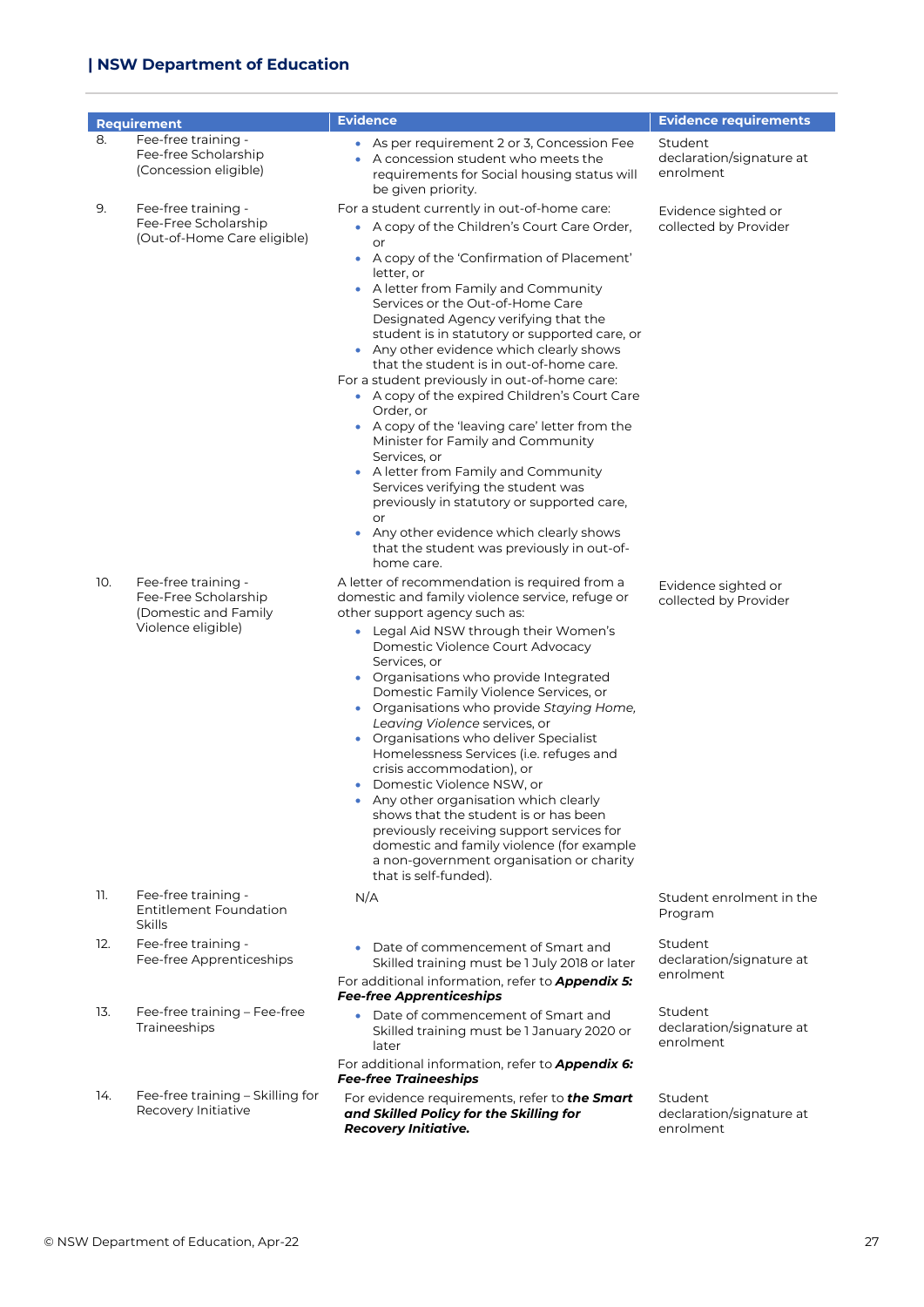| Requirement |                                                                         | <b>Evidence</b>                                                                                                                                                                                                                                               | <b>Evidence requirements</b> |
|-------------|-------------------------------------------------------------------------|---------------------------------------------------------------------------------------------------------------------------------------------------------------------------------------------------------------------------------------------------------------|------------------------------|
|             | <b>Loading to Provider: Evidence Requirements</b>                       |                                                                                                                                                                                                                                                               |                              |
| 15.         | Needs Loading: Aboriginal<br>person or Torres Strait<br>Islander person | • A student that meets eligibility/evidence requirements for a fee<br>exemption based on being Aboriginal or Torres Strait Islander person will<br>automatically attract a loading (as per requirement 4)                                                     |                              |
| 16.         | Needs Loading: Person with<br>Disability                                | • A student that meets eligibility/evidence requirements for a fee<br>exemption based on disability will automatically attract a loading (as per<br>requirement 5).<br>Dependants of a recipient of a Disability Support Pension do not attract a<br>loading. |                              |
| 17.         | Needs: Long-term<br>unemployed person - over 12<br>months               | • A letter from Employment Service Provider is required.                                                                                                                                                                                                      |                              |
| 18.         | Location Loading: Residential<br>address - regional or remote           | Evidence sighted or collected of any Commonwealth or NSW Government<br>issued document providing evidence of living location                                                                                                                                  |                              |

#### **NOTE:**

- 1. All evidence must be able to be verified by the Provider. At the Department's discretion, the Department may request a copy of the evidence or proof that the evidence has been sighted.
- 2. Where evidence is sighted but not kept, a record that confirms sighting of the evidence and a description of the evidence, must be maintained by the Provider. The record must be dated and signed by a person authorised by the Provider. The name of the signatory and their position should also be captured.
- 3. Where the evidence provided by the student is a copy of the original, the copy must be certified by a person who is on the list of approved witnesses who can verify documents. A list of which is available at the Commonwealth Attorney General's Department website at: [www.ag.gov.au/Publications/Pages/Statutorydeclarationsignatorylist.aspx](http://www.ag.gov.au/Publications/Pages/Statutorydeclarationsignatorylist.aspx)

#### Students who are inmates with NSW Corrective Services

Students who are inmates in NSW correctional facilities do not have access to many of the documents required to allow the Provider to assess program or fee eligibility.

NSW Corrective Services records information in the Offender Integrated Management System (OIMS) which can verify:

- Smart and skilled Eligibility:
	- o Living or working in NSW
	- o Citizenship: Australian citizen, New Zealand citizen and permanent Australian resident
	- o Refugee or Asylum seeker
- Concession, exemptions, fee-free scholarship and other fee-free training eligibility:
	- o Commonwealth benefit status
	- o Disability status
	- o Domestic and Family Violence status
	- o Refugee or Asylum seeker as above

Providers must make arrangements with the correctional facility on how information to support eligibility will be accessed/sighted. The sighting of information recorded on OIMS is deemed as sufficient evidence, however must be recorded by the Provider as per note 2 above.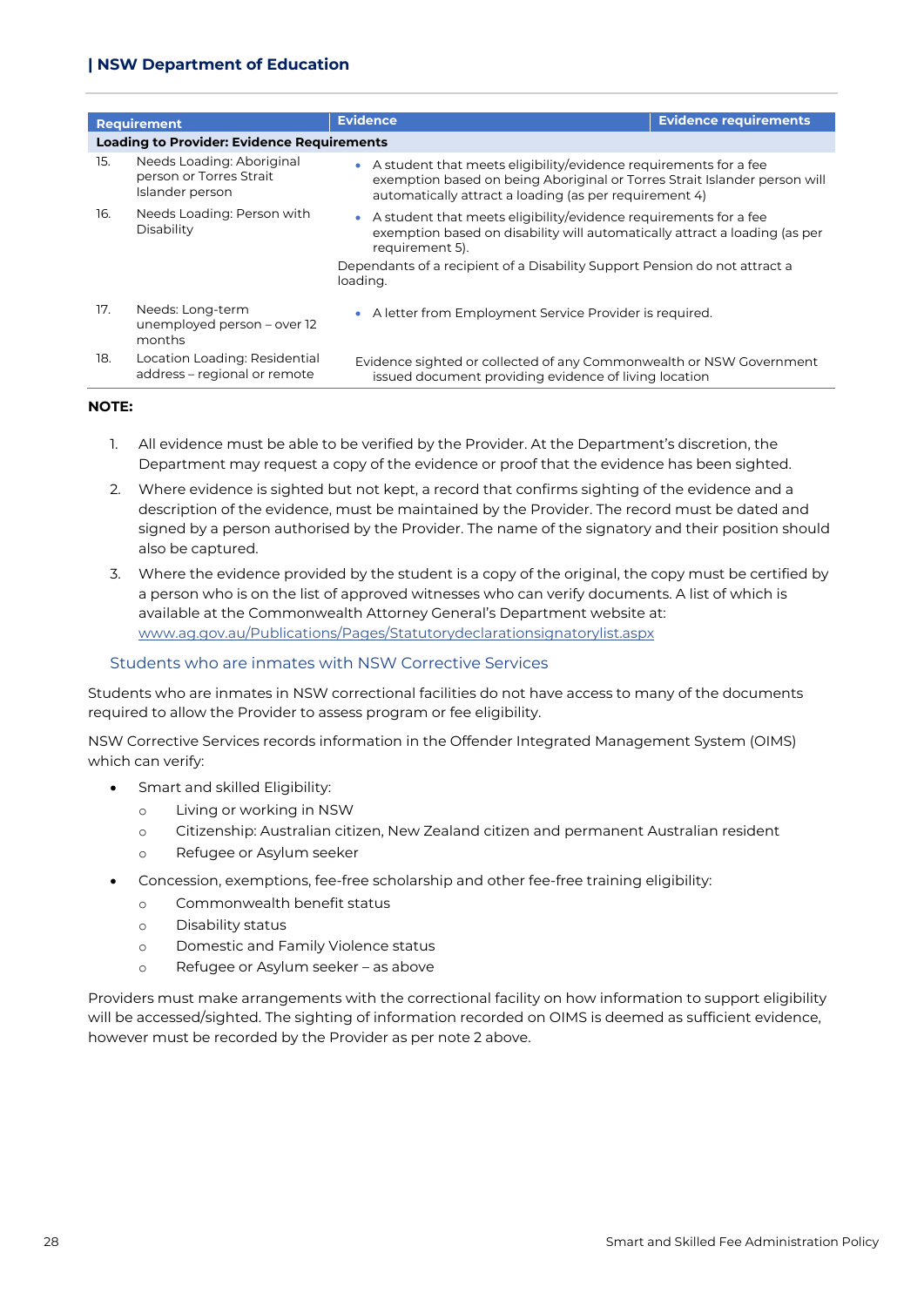## <span id="page-28-0"></span>**Appendix 3: Specified Commonwealth Government benefits and allowances for concession fees**

| <b>Commonwealth Government benefits and allowances</b> |                                          |  |  |
|--------------------------------------------------------|------------------------------------------|--|--|
| Age Pension                                            | Austudy                                  |  |  |
| Carer Payment (see comment below)                      | Disability Support Pension               |  |  |
| Farm Household Allowance                               | Family Tax Benefit Part A (maximum rate) |  |  |
| JobSeeker Payment                                      | Parenting Payment (Single)               |  |  |
| Special Benefit                                        | Veterans' Affairs Pensions               |  |  |
| Veterans' Children Education Scheme                    | <b>Widow Allowance</b>                   |  |  |
| Youth Allowance                                        |                                          |  |  |

#### **Comments:**

- A NSW Apprentice on a JobSeeker Payment or a NSW Apprentice who is the dependant of a person receiving a JobSeeker Payment is not eligible for a concession fee.
- A NSW New Entrant Trainee on a JobSeeker Payment or a NSW New Entrant who is the dependant of a person receiving a JobSeeker Payment is not eligible for a concession fee.
- The Carer Payment is a specific benefit paid by the Commonwealth Government; this category does not include the Carer Allowance or Carer Adjustment Payment.

#### Changes to Commonwealth benefits and allowances affecting Smart and Skilled concession fees - JobSeeker Payment

From 20 March 2020, the Commonwealth Government introduced a new JobSeeker Payment as the main working age payment for people between 22 years old to Age Pension age. As a result, five current working age payments eligible for a concession fee under Smart and Skilled will be progressively consolidated or ceased.

Four payments which have ceased from 20 March 2020 and have been replaced by the new JobSeeker Payment are:

- Newstart Allowance.
- Wife Pension.
- Sickness Allowance.
- Widow B Pension.

The Widow Allowance, which also attracts a concession fee, will transition in 2022 as recipients reach Age Pension age.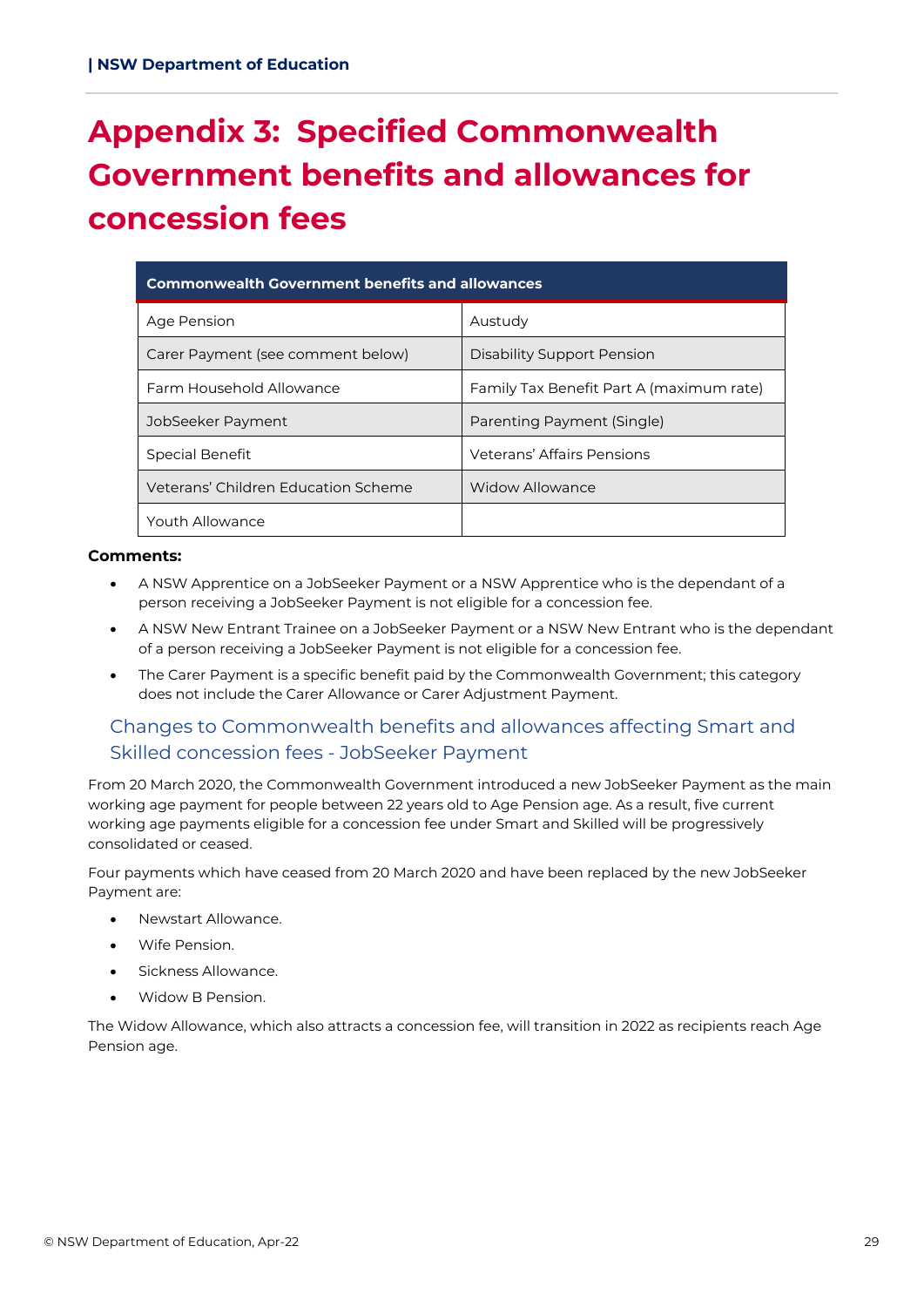## <span id="page-29-0"></span>**Appendix 4: Eligibility for Smart and Skilled Fee-Free Scholarships**

To be eligible for a Smart and Skilled Fee-Free Scholarship, a student must first meet the rules for the relevant program. A Smart and Skilled eligible student undertaking a full qualification up to and including Certificate IV may be eligible for a Smart and Skilled Fee-Free Scholarship if they are:

- aged between 15 and 30 (inclusive) at the start date for training and eligible for a concession fee (i.e. a Commonwealth Government benefit recipient); or
- meet the Out-of-Home Care definition at the time of enrolment and are:
	- o aged 15-17 years and currently in out-of-home care, or
	- o aged 18-30 years and previously in out-of-home care; or
- aged 15 and over, and be able to disclose (self-declare) at enrolment that they meet the domestic and family violence definition below.

A student is eligible for one scholarship per financial year and a maximum of two scholarships over four financial years. There is a limit of 50,000 Smart and Skilled Fee-Free Scholarships per financial year. This limit does not apply to a student who meets the fee-free criteria who are living in social housing in NSW or on the NSW Housing Register (waiting list); or a student who meets the out-of-home care criteria for a feefree scholarship.

#### Social Housing definition

For the purposes of the Smart and Skilled Fee-Free Scholarship scheme, "NSW Social Housing" includes tenants of:

- public housing (owned and managed by the NSW Government or managed by a community housing provider)
- community housing (owned and/or managed by community housing providers)
- Aboriginal housing (owned and/or managed by the Aboriginal Housing Office (AHO) and Aboriginal Community Housing Providers)
- clients receiving crisis accommodation/supported accommodation (Specialist Homelessness Services)
- clients receiving private rental assistance funded by Department of Communities and Justice (for example: private rental subsidy, rental bond loans, tenancy guarantees)

#### Out-of-Home Care definition

The term 'out-of-home care' is defined in section 135 of the *Children and Young Persons (Care and Protection) Act 1985* and refers to children or young people who are cared for by a person other than their parent, in a place that is not their usual home. Children and young people enter out-of-home care because they are in need of care and protection. There are two main types of out-of-home care:

- **Statutory care** where the Children's Court has made a Care Order placing the child or young person in the parental responsibility of the Minister for Families and Communities
- **Supported care** where the Secretary of the Department of Communities and Justice forms the opinion that the child or young person is in need of care and protection.

Children and young people in out-of-home care usually reside with relative/kinship carers, foster carers or in residential care services. It is up to Training Providers to ensure the student understands what is meant by the terms "social housing" and "out-of-home care".

#### Domestic and family violence definition

For the purposes of the Smart and Skilled Fee-Free Scholarship scheme, people who have experienced or are experiencing domestic and family violence or their dependants must have a letter of recommendation from a domestic and family violence service, refuge or other support agency.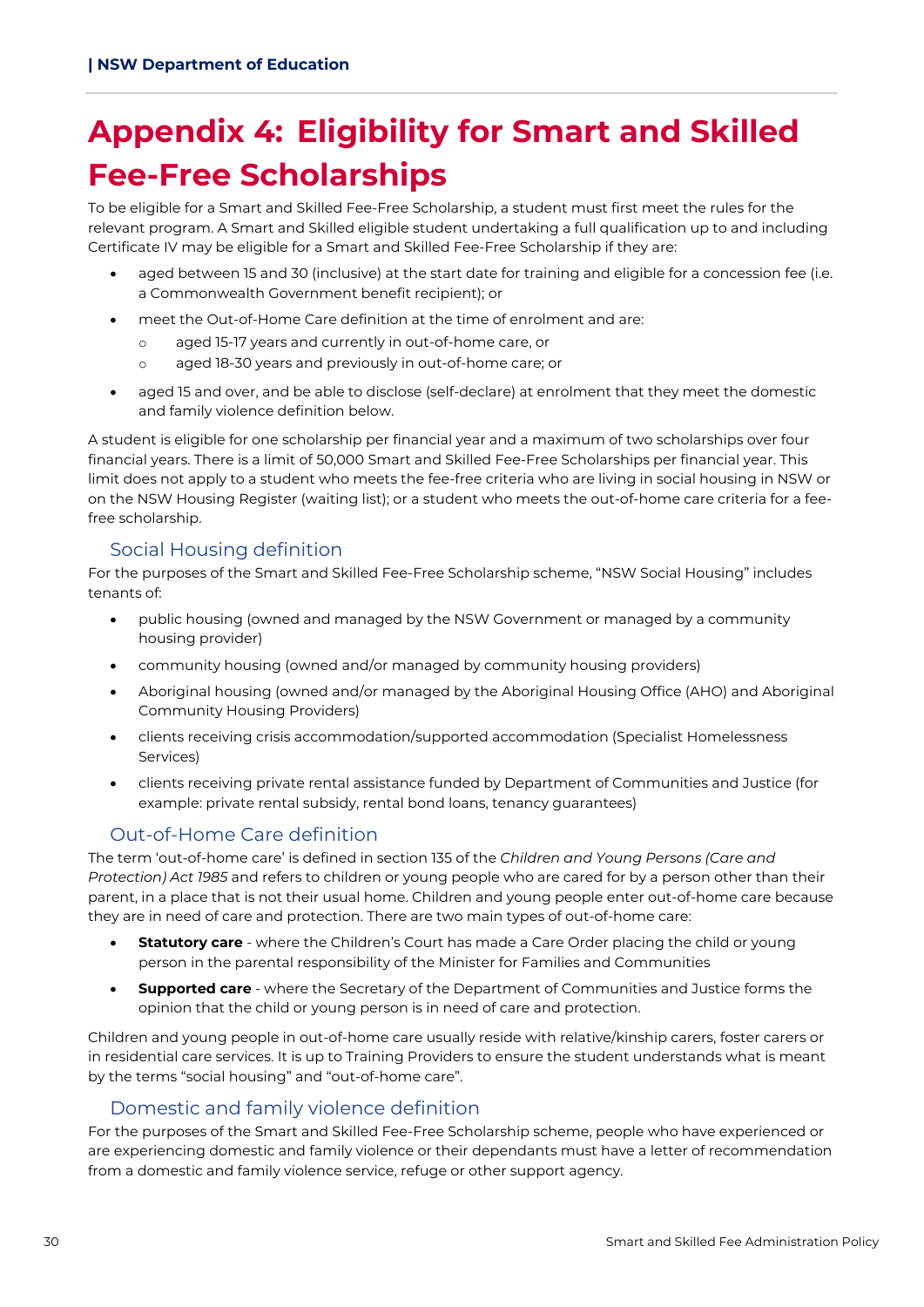## <span id="page-30-0"></span>**Appendix 5: Fee-free Apprenticeships**

#### Apprentice eligibility

NSW apprentices, including school based apprentices, who are funded under Smart and Skilled and NSW apprentices funded through the Cross Border Contract, and who commence subsidised training on or after 1 July 2018 are eligible. This includes:

- 1. Apprentices who commence subsidised training for the first time on or after 1 July 2018; and
- 2. Apprentices whose apprenticeship is cancelled and subsequently recommence an apprenticeship in the same vocation with a different employer, and recommence subsidised training on or after 1 July 2018
- 3. Apprentices whose apprenticeship is cancelled and subsequently commence a new apprenticeship in a new vocation with a same/different employer, and commence in subsidised training on or after 1 July 2018
- 4. An apprentice who has completed an apprenticeship and is undertaking a subsequent apprenticeship and is commencing the subsidised training in the subsequent apprenticeship on or after 1 July 2018

For 2 and 3 above, this means that the apprentice must be awarded CT and/or RPL (where relevant). This must be reflected in the Notification of Enrolment through the Provider Calculator and reported in training activity data through eReporting.

Where this occurs, only the proportion of training that is undertaken after 1 July 2018 for the new apprenticeship qualification is fee-free.

The Provider can validate the apprentice's eligibility with the employer and may also use any other information available to assist in assessing eligibility.

#### Specific apprentice exclusions from eligibility

A NSW apprentice who commenced subsidised training prior to 1 July 2018 and subsequently, on or after 1 July 2018 recommences their subsidised training:

- a) with the same Provider, and is employed by the same employer and in the same vocation, or
- b) changes Provider and remains party to a training contract with the same employer and in the same vocation,

is not eligible for fee-free training. The apprentice must be granted CT and/or RPL and be subject to reduced fees due to CT and/or RPL.

A student who commenced subsidised training under a School Based Apprenticeship prior to 1 July 2018 and then transitions to a full apprenticeship on or after 1 July 2018 are not eligible for fee-free training for their full apprenticeship.